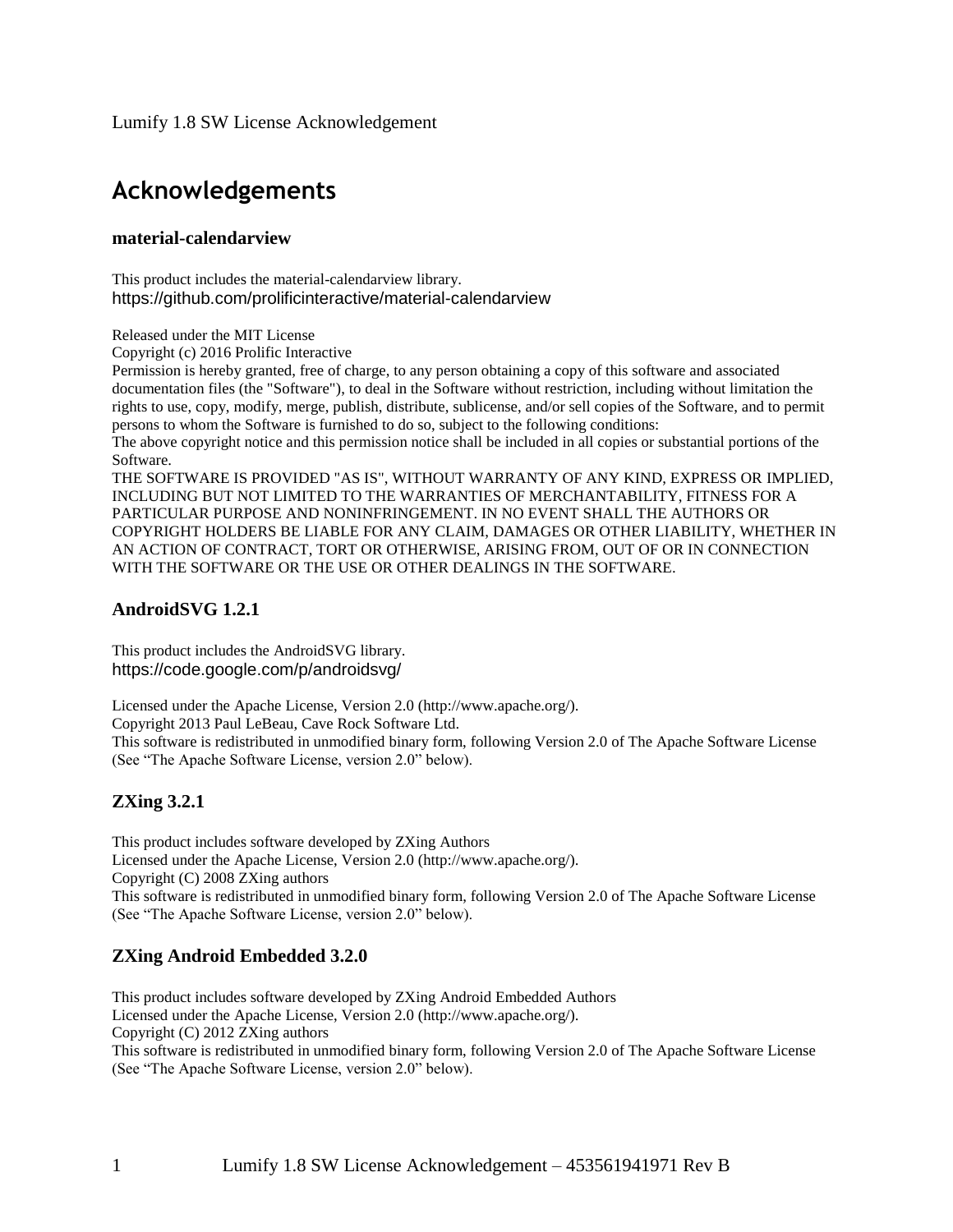# **GLM 0.9.4.2**

This product includes software from the GLM project, which is based on the OpenGL Shading Language (GLSL) specification and released under the MIT license.

Copyright (C) 2005-2012, G-Truc Creation (www.g-truc.net) Licensed under the MIT License:

Copyright (c) 2005 - 2012 G-Truc Creation

Permission is hereby granted, free of charge, to any person obtaining a copy of this software and associated documentation files (the "Software"), to deal in the Software without restriction, including without limitation the rights to use, copy, modify, merge, publish, distribute, sublicense, and/or sell copies of the Software, and to permit persons to whom the Software is furnished to do so, subject to the following conditions:

The above copyright notice and this permission notice shall be included in all copies or substantial portions of the Software.

THE SOFTWARE IS PROVIDED "AS IS", WITHOUT WARRANTY OF ANY KIND, EXPRESS OR IMPLIED, INCLUDING BUT NOT LIMITED TO THE WARRANTIES OF MERCHANTABILITY, FITNESS FOR A PARTICULAR PURPOSE AND NONINFRINGEMENT. IN NO EVENT SHALL THE AUTHORS OR COPYRIGHT HOLDERS BE LIABLE FOR ANY CLAIM, DAMAGES OR OTHER LIABILITY, WHETHER IN AN ACTION OF CONTRACT, TORT OR OTHERWISE, ARISING FROM, OUT OF OR IN CONNECTION WITH THE SOFTWARE OR THE USE OR OTHER DEALINGS IN THE SOFTWARE.

### **JCIFS 1.3.18**

This product includes software developed by the Java CIFS Client Library project. https://jcifs.samba.org/

Copyright (C) 2000 "Michael B. Allen" <jcifs at samba dot org> Licensed under the GNU Lesser General Public License version 2.1 (LGPL 2.1) or later (see "GNU Lesser General Public License, version 2.1" below).

### **libpng 1.6.2**

This product contains software developed by the libpng reference library project. http://www.libpng.org/

Copyright (c) 2004, 2006-2012 Glenn Randers-Pehrson Licensed under the libpng licence:

COPYRIGHT NOTICE, DISCLAIMER, and LICENSE:

If you modify libpng you may insert additional notices immediately following this sentence.

This code is released under the libpng license.

libpng versions 1.2.6, August 15, 2004, through 1.6.2, April 25, 2013, are Copyright (c) 2004, 2006-2012 Glenn Randers-Pehrson, and are distributed according to the same disclaimer and license as libpng-1.2.5 with the following individual added to the list of Contributing Authors

Cosmin Truta

libpng versions 1.0.7, July 1, 2000, through 1.2.5 - October 3, 2002, are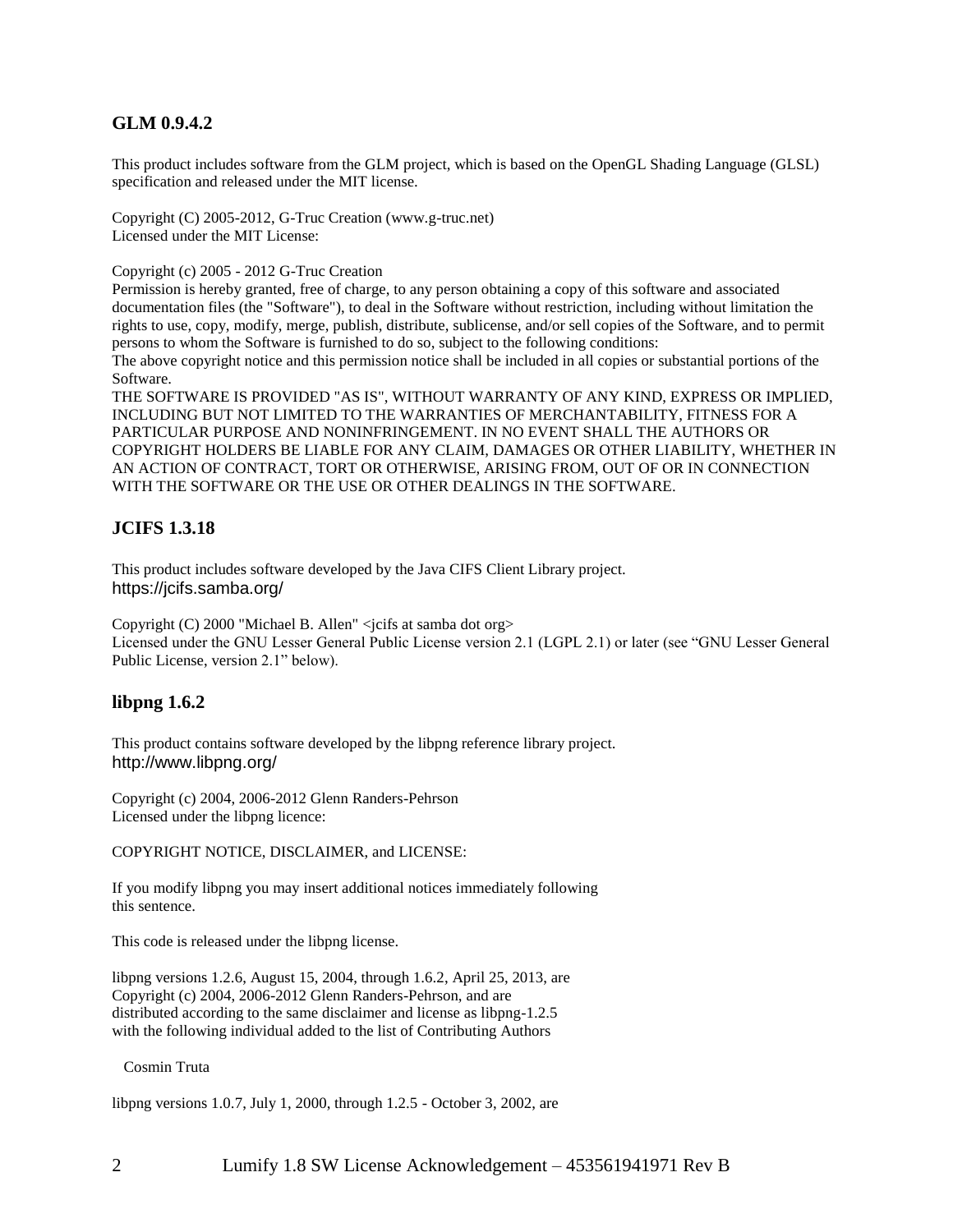Copyright (c) 2000-2002 Glenn Randers-Pehrson, and are distributed according to the same disclaimer and license as libpng-1.0.6 with the following individuals added to the list of Contributing Authors

Simon-Pierre Cadieux Eric S. Raymond Gilles Vollant

and with the following additions to the disclaimer:

There is no warranty against interference with your enjoyment of the library or against infringement. There is no warranty that our efforts or the library will fulfill any of your particular purposes or needs. This library is provided with all faults, and the entire risk of satisfactory quality, performance, accuracy, and effort is with the user.

libpng versions 0.97, January 1998, through 1.0.6, March 20, 2000, are Copyright (c) 1998, 1999 Glenn Randers-Pehrson, and are distributed according to the same disclaimer and license as libpng-0.96, with the following individuals added to the list of Contributing Authors:

Tom Lane Glenn Randers-Pehrson Willem van Schaik

libpng versions 0.89, June 1996, through 0.96, May 1997, are Copyright (c) 1996, 1997 Andreas Dilger Distributed according to the same disclaimer and license as libpng-0.88, with the following individuals added to the list of Contributing Authors:

John Bowler Kevin Bracey Sam Bushell Magnus Holmgren Greg Roelofs Tom Tanner

libpng versions 0.5, May 1995, through 0.88, January 1996, are Copyright (c) 1995, 1996 Guy Eric Schalnat, Group 42, Inc.

For the purposes of this copyright and license, "Contributing Authors" is defined as the following set of individuals:

Andreas Dilger Dave Martindale Guy Eric Schalnat Paul Schmidt Tim Wegner

The PNG Reference Library is supplied "AS IS". The Contributing Authors and Group 42, Inc. disclaim all warranties, expressed or implied, including, without limitation, the warranties of merchantability and of fitness for any purpose. The Contributing Authors and Group 42, Inc. assume no liability for direct, indirect, incidental, special, exemplary, or consequential damages, which may result from the use of the PNG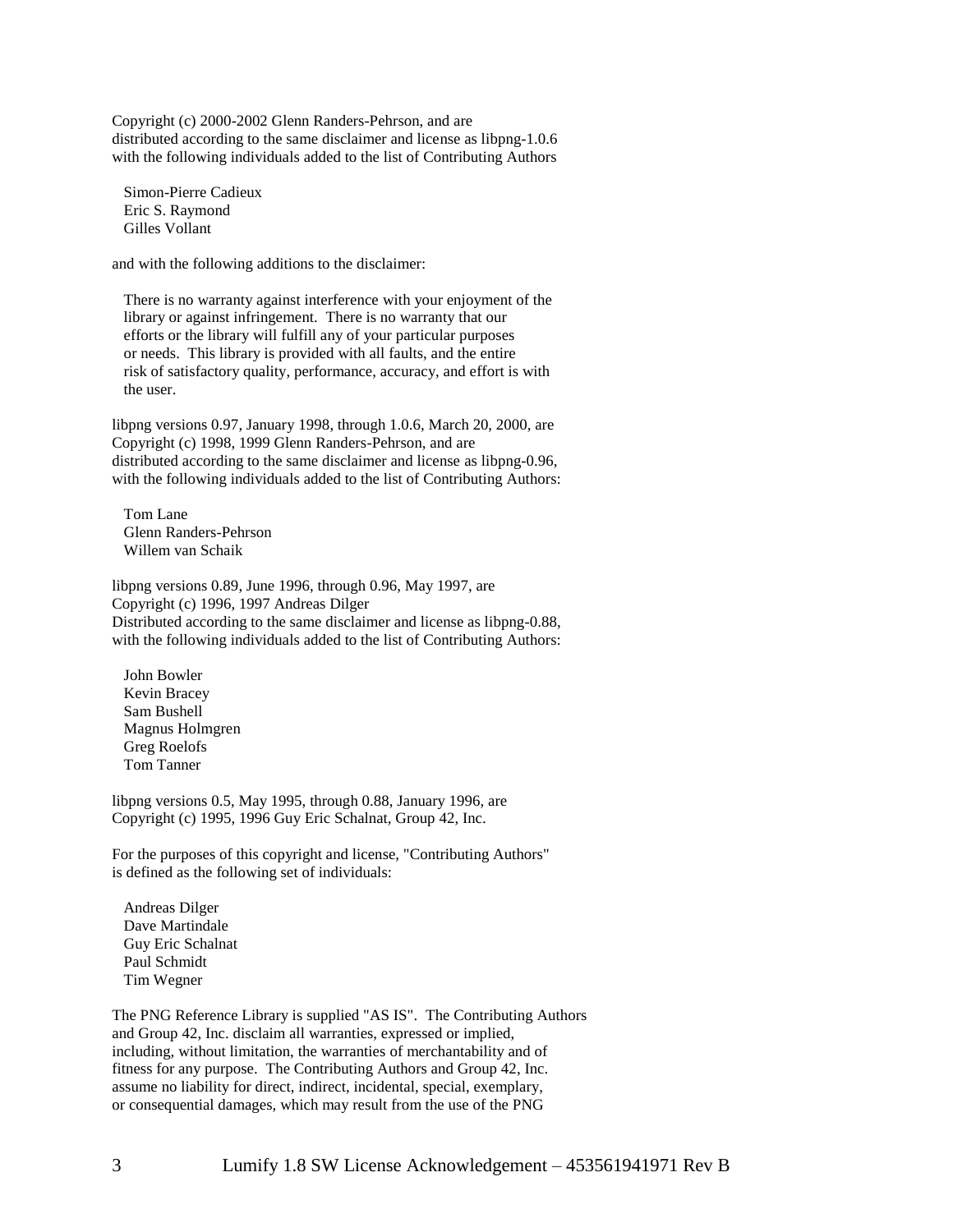Reference Library, even if advised of the possibility of such damage.

Permission is hereby granted to use, copy, modify, and distribute this source code, or portions hereof, for any purpose, without fee, subject to the following restrictions:

- 1. The origin of this source code must not be misrepresented.
- 2. Altered versions must be plainly marked as such and must not be misrepresented as being the original source.
- 3. This Copyright notice may not be removed or altered from any source or altered source distribution.

The Contributing Authors and Group 42, Inc. specifically permit, without fee, and encourage the use of this source code as a component to supporting the PNG file format in commercial products. If you use this source code in a product, acknowledgment is not required but would be appreciated.

A "png\_get\_copyright" function is available, for convenient use in "about" boxes and the like:

printf("%s",png\_get\_copyright(NULL));

Also, the PNG logo (in PNG format, of course) is supplied in the files "pngbar.png" and "pngbar.jpg (88x31) and "pngnow.png" (98x31).

Libpng is OSI Certified Open Source Software. OSI Certified Open Source is a certification mark of the Open Source Initiative.

Glenn Randers-Pehrson glennrp at users.sourceforge.net April 25, 2013

### **QT 5.3.1**

This product includes software developed by Digia Plc. http://www.qt.io/

Copyright (C) 2012 Digia Plc and/or its subsidiary(-ies). Licensed under the GNU Lesser General Public License version 2.1 (LGPL 2.1) or later (see "GNU Lesser General Public License, version 2.1" below).

#### **libunwind 1.0**

This product includes software from the libunwind project.

Copyright (C) 2014 The Android Open Source Project Licensed under the MIT license:

Permission is hereby granted, free of charge, to any person obtaining a copy of this software and associated documentation files (the "Software"), to deal in the Software without restriction, including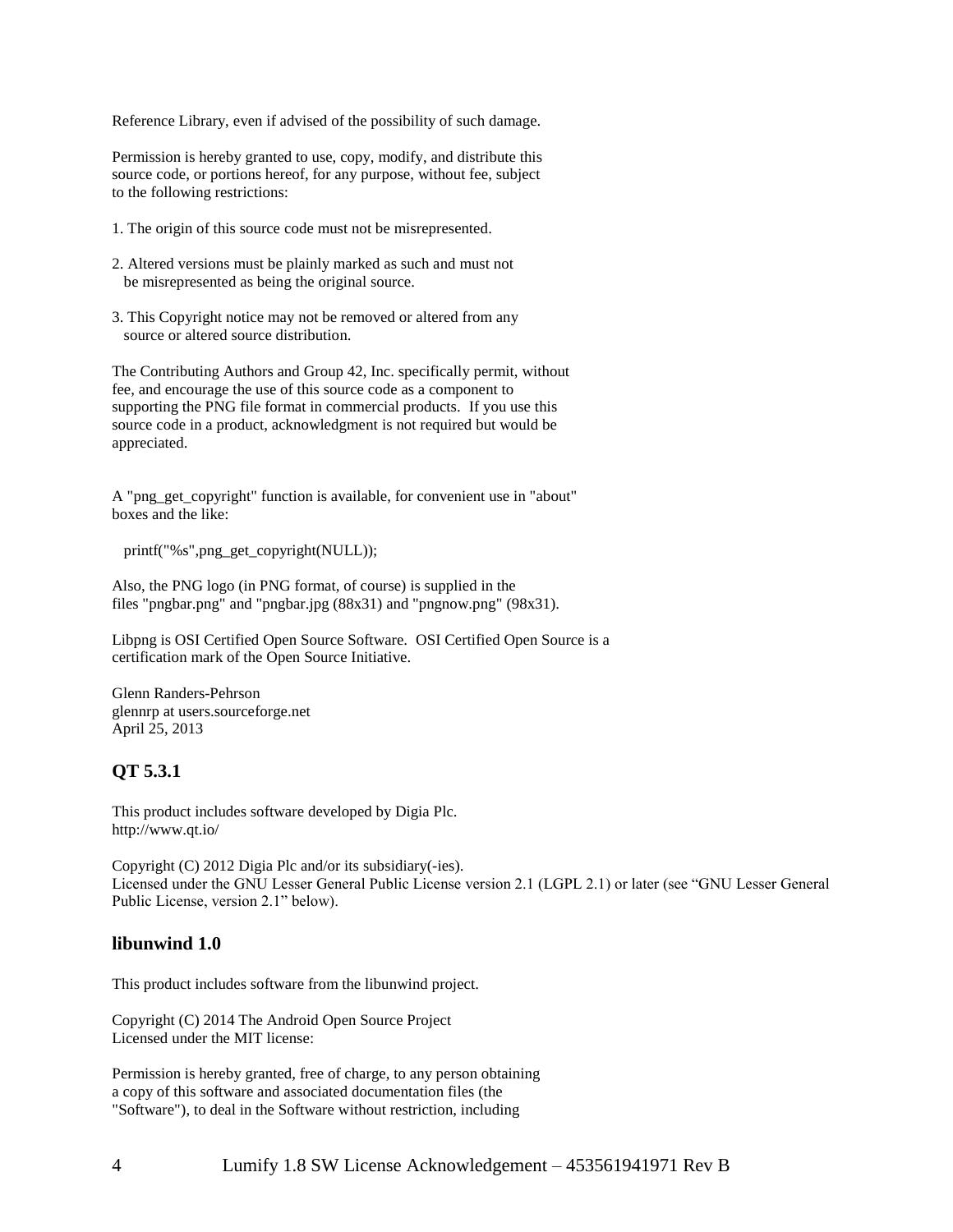without limitation the rights to use, copy, modify, merge, publish, distribute, sublicense, and/or sell copies of the Software, and to permit persons to whom the Software is furnished to do so, subject to the following conditions:

The above copyright notice and this permission notice shall be included in all copies or substantial portions of the Software.

THE SOFTWARE IS PROVIDED "AS IS", WITHOUT WARRANTY OF ANY KIND, EXPRESS OR IMPLIED, INCLUDING BUT NOT LIMITED TO THE WARRANTIES OF MERCHANTABILITY, FITNESS FOR A PARTICULAR PURPOSE AND NONINFRINGEMENT. IN NO EVENT SHALL THE AUTHORS OR COPYRIGHT HOLDERS BE LIABLE FOR ANY CLAIM, DAMAGES OR OTHER LIABILITY, WHETHER IN AN ACTION OF CONTRACT, TORT OR OTHERWISE, ARISING FROM, OUT OF OR IN CONNECTION WITH THE SOFTWARE OR THE USE OR OTHER DEALINGS IN THE SOFTWARE.

# **DCMTK 3.6.1**

This product includes software developed by the DCMTK project. http://dicom.offis.de/dcmtk.php.en

#### COPYRIGHT

Unless otherwise specified, the DCMTK software package has the following copyright:

/\* \* Copyright (C) 1994-2013, OFFIS e.V. \* All rights reserved. \* \* This software and supporting documentation were developed by \* \* OFFIS e.V. R&D Division Health \* Escherweg 2 \* 26121 Oldenburg, Germany \* \* Redistribution and use in source and binary forms, with or without modification, are permitted provided that the following conditions \* are met: \* \* - Redistributions of source code must retain the above copyright notice, this list of conditions and the following disclaimer. \* \* - Redistributions in binary form must reproduce the above copyright \* notice, this list of conditions and the following disclaimer in the \* documentation and/or other materials provided with the distribution. \* \* - Neither the name of OFFIS nor the names of its contributors may be used to endorse or promote products derived from this software without specific prior written permission. \* \* THIS SOFTWARE IS PROVIDED BY THE COPYRIGHT HOLDERS AND CONTRIBUTORS \* "AS IS" AND ANY EXPRESS OR IMPLIED WARRANTIES, INCLUDING, BUT NOT \* LIMITED TO, THE IMPLIED WARRANTIES OF MERCHANTABILITY AND FITNESS FOR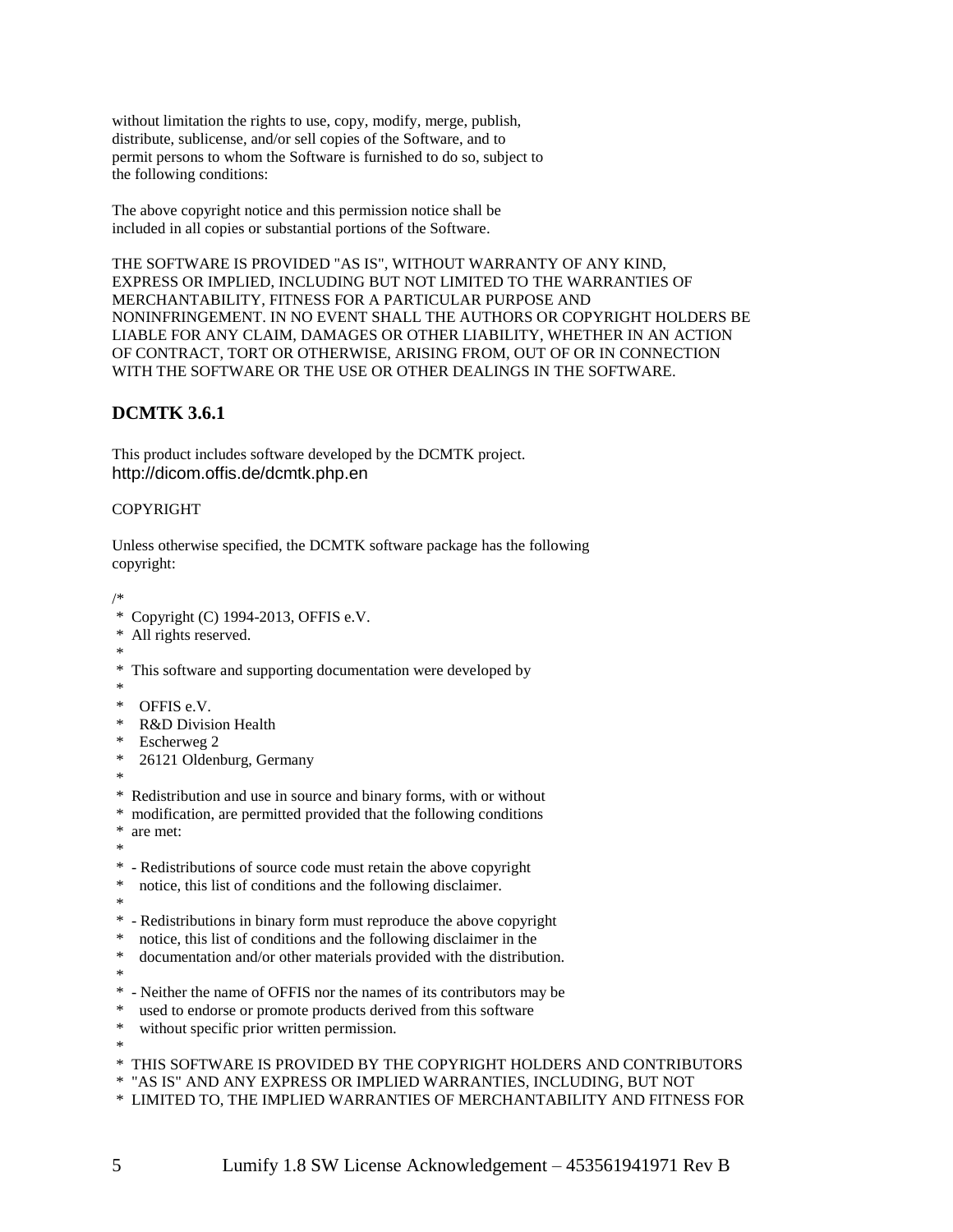\* A PARTICULAR PURPOSE ARE DISCLAIMED. IN NO EVENT SHALL THE COPYRIGHT \* HOLDER OR CONTRIBUTORS BE LIABLE FOR ANY DIRECT, INDIRECT, INCIDENTAL, \* SPECIAL, EXEMPLARY, OR CONSEQUENTIAL DAMAGES (INCLUDING, BUT NOT \* LIMITED TO, PROCUREMENT OF SUBSTITUTE GOODS OR SERVICES; LOSS OF USE, \* DATA, OR PROFITS; OR BUSINESS INTERRUPTION) HOWEVER CAUSED AND ON ANY \* THEORY OF LIABILITY, WHETHER IN CONTRACT, STRICT LIABILITY, OR TORT \* (INCLUDING NEGLIGENCE OR OTHERWISE) ARISING IN ANY WAY OUT OF THE USE \* OF THIS SOFTWARE, EVEN IF ADVISED OF THE POSSIBILITY OF SUCH DAMAGE. \*

\*/

Please note that some DCMTK modules, especially those that are not part of the free toolkit, are covered by a separate license which can be found in the COPYRIGHT file in the corresponding module directory.

Some portions of the DCMTK software package are derived from earlier versions of this software with the following copyright, and can be identified by the following copyright notice located in each source file:

/\*

```
* Copyright (C) 1993/1994, OFFIS, Oldenburg University and CERIUM
```
\*

- \* This software and supporting documentation were developed by
- 
- \*
- \* Institut OFFIS
- \* Bereich Kommunikationssysteme
- \* Westerstr. 10-12
- \* 26121 Oldenburg, Germany
- \*
- Fachbereich Informatik
- \* Abteilung Prozessinformatik
- \* Carl von Ossietzky Universitaet Oldenburg
- \* Ammerlaender Heerstr. 114-118
- \* 26111 Oldenburg, Germany
- \*
- \* CERIUM
- Laboratoire SIM
- Faculte de Medecine
- 2 Avenue du Pr. Leon Bernard
- 35043 Rennes Cedex, France
- \*
- \* for CEN/TC251/WG4 as a contribution to the Radiological
- Society of North America (RSNA) 1993 Digital Imaging and
- \* Communications in Medicine (DICOM) Demonstration.
- \*
- \* THIS SOFTWARE IS MADE AVAILABLE, AS IS, AND NEITHER OFFIS,
- \* OLDENBURG UNIVERSITY NOR CERIUM MAKE ANY WARRANTY REGARDING
- \* THE SOFTWARE, ITS PERFORMANCE, ITS MERCHANTABILITY OR
- \* FITNESS FOR ANY PARTICULAR USE, FREEDOM FROM ANY COMPUTER
- \* DISEASES OR ITS CONFORMITY TO ANY SPECIFICATION. THE
- \* ENTIRE RISK AS TO QUALITY AND PERFORMANCE OF THE SOFTWARE
- \* IS WITH THE USER.
- \*
- \* Copyright of the software and supporting documentation
- \* is, unless otherwise stated, jointly owned by OFFIS,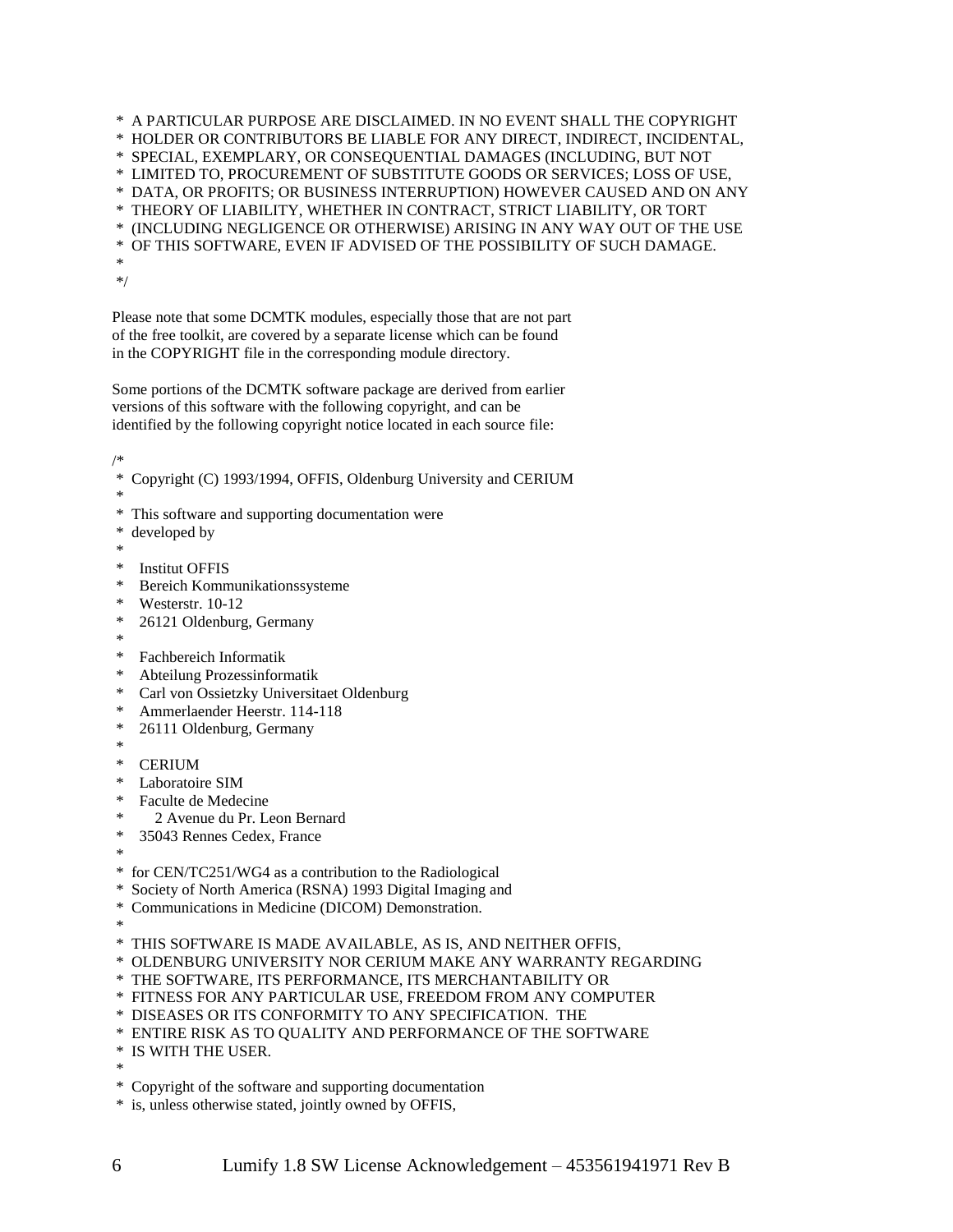- \* Oldenburg University and CERIUM and free access is hereby
- \* granted as a license to use this software, copy this
- \* software and prepare derivative works based upon this
- \* software. However, any distribution of this software
- \* source code or supporting documentation or derivative
- \* works (source code and supporting documentation) must
- \* include the three paragraphs of this copyright notice.

\*

\*/

Some other parts of this software within the dcmtk/dcmnet sub-package related to the DICOM Upper Layer Protocol are derived from software developed for the RSNA'93 DICOM demonstration and kindly made available to us by the Mallinckrodt Institute of Radiology. Such software can be identified by the following copyright notice located in each affected source file:

/\*

\* Copyright (C) 1993, RSNA and Washington University

\*

\* The software and supporting documentation for the Radiological

- \* Society of North America (RSNA) 1993 Digital Imaging and
- \* Communications in Medicine (DICOM) Demonstration were developed

at the

- **Electronic Radiology Laboratory**
- \* Mallinckrodt Institute of Radiology
- \* Washington University School of Medicine
- \* 510 S. Kingshighway Blvd.
- St. Louis, MO 63110
- \* as part of the 1993 DICOM Central Test Node project for, and
- under contract with, the Radiological Society of North America.

\*

\* THIS SOFTWARE IS MADE AVAILABLE, AS IS, AND NEITHER RSNA NOR

- \* WASHINGTON UNIVERSITY MAKE ANY WARRANTY ABOUT THE SOFTWARE, ITS
- \* PERFORMANCE, ITS MERCHANTABILITY OR FITNESS FOR ANY PARTICULAR

\* USE, FREEDOM FROM ANY COMPUTER DISEASES OR ITS CONFORMITY TO ANY

\* SPECIFICATION. THE ENTIRE RISK AS TO QUALITY AND PERFORMANCE OF

\* THE SOFTWARE IS WITH THE USER.

\*

\* Copyright of the software and supporting documentation is

- \* jointly owned by RSNA and Washington University, and free access
- \* is hereby granted as a license to use this software, copy this
- \* software and prepare derivative works based upon this software.
- \* However, any distribution of this software source code or
- \* supporting documentation or derivative works (source code and
- \* supporting documentation) must include the three paragraphs of
- \* the copyright notice.

\*/

The dcmjpeg sub-package includes an adapted version of the Independent JPEG Group Toolkit Version 6b, which is contained in dcmjpeg/libijg8, dcmjpeg/libijg12 and dcmjpeg/libijg16. This toolkit is covered by the following copyright. The original README file for the Independent JPEG Group Toolkit is located in dcmjpeg/docs/ijg\_readme.txt.

/\*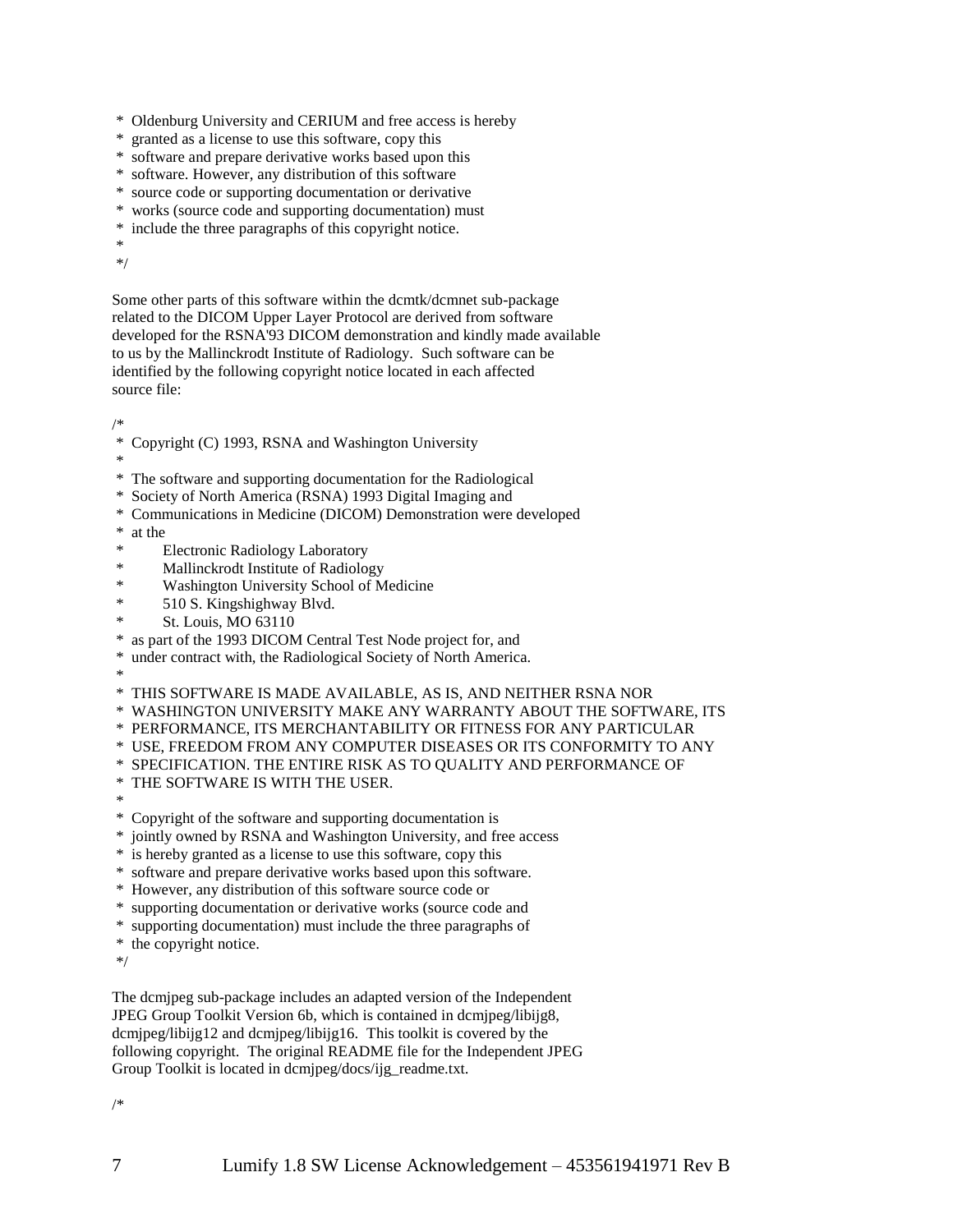\* The authors make NO WARRANTY or representation, either express or implied,

\* with respect to this software, its quality, accuracy, merchantability, or

- \* fitness for a particular purpose. This software is provided "AS IS", and you,
- \* its user, assume the entire risk as to its quality and accuracy.

\*

- \* This software is copyright (C) 1991-1998, Thomas G. Lane.
- \* All Rights Reserved except as specified below.
- \*
- \* Permission is hereby granted to use, copy, modify, and distribute this
- \* software (or portions thereof) for any purpose, without fee, subject to these \* conditions:
- \* (1) If any part of the source code for this software is distributed, then this
- \* README file must be included, with this copyright and no-warranty notice
- \* unaltered; and any additions, deletions, or changes to the original files
- \* must be clearly indicated in accompanying documentation.
- \* (2) If only executable code is distributed, then the accompanying
- \* documentation must state that "this software is based in part on the work of
- \* the Independent JPEG Group".
- \* (3) Permission for use of this software is granted only if the user accepts
- \* full responsibility for any undesirable consequences; the authors accept
- \* NO LIABILITY for damages of any kind.

\*

- \* These conditions apply to any software derived from or based on the IJG code,
- \* not just to the unmodified library. If you use our work, you ought to

\* acknowledge us.

- \*
- \* Permission is NOT granted for the use of any IJG author's name or company name
- \* in advertising or publicity relating to this software or products derived from
- \* it. This software may be referred to only as "the Independent JPEG Group's

\* software".

- \*
- \* We specifically permit and encourage the use of this software as the basis of
- \* commercial products, provided that all warranty or liability claims are
- \* assumed by the product vendor.
- \*/

The code for the interpolatePixel() image scaling algorithm in module dcmimgle has been derived from code written by Jef Poskanzer for the "Extended Portable Bitmap Toolkit" (pbmplus10dec91) which has the following copyright:

/\*

- \* Copyright (C) 1991 by Jef Poskanzer.
- \*
- \* Permission to use, copy, modify, and distribute this software and its
- \* documentation for any purpose and without fee is hereby granted, provided
- \* that the above copyright notice appear in all copies and that both that
- \* copyright notice and this permission notice appear in supporting
- \* documentation. This software is provided "as is" without express or
- \* implied warranty.

\*/

The color quantization code in module dcmimage (dcmquant and the related classes) has been derived from code written by Jef Poskanzer for the NetPBM toolkit which has the following copyright: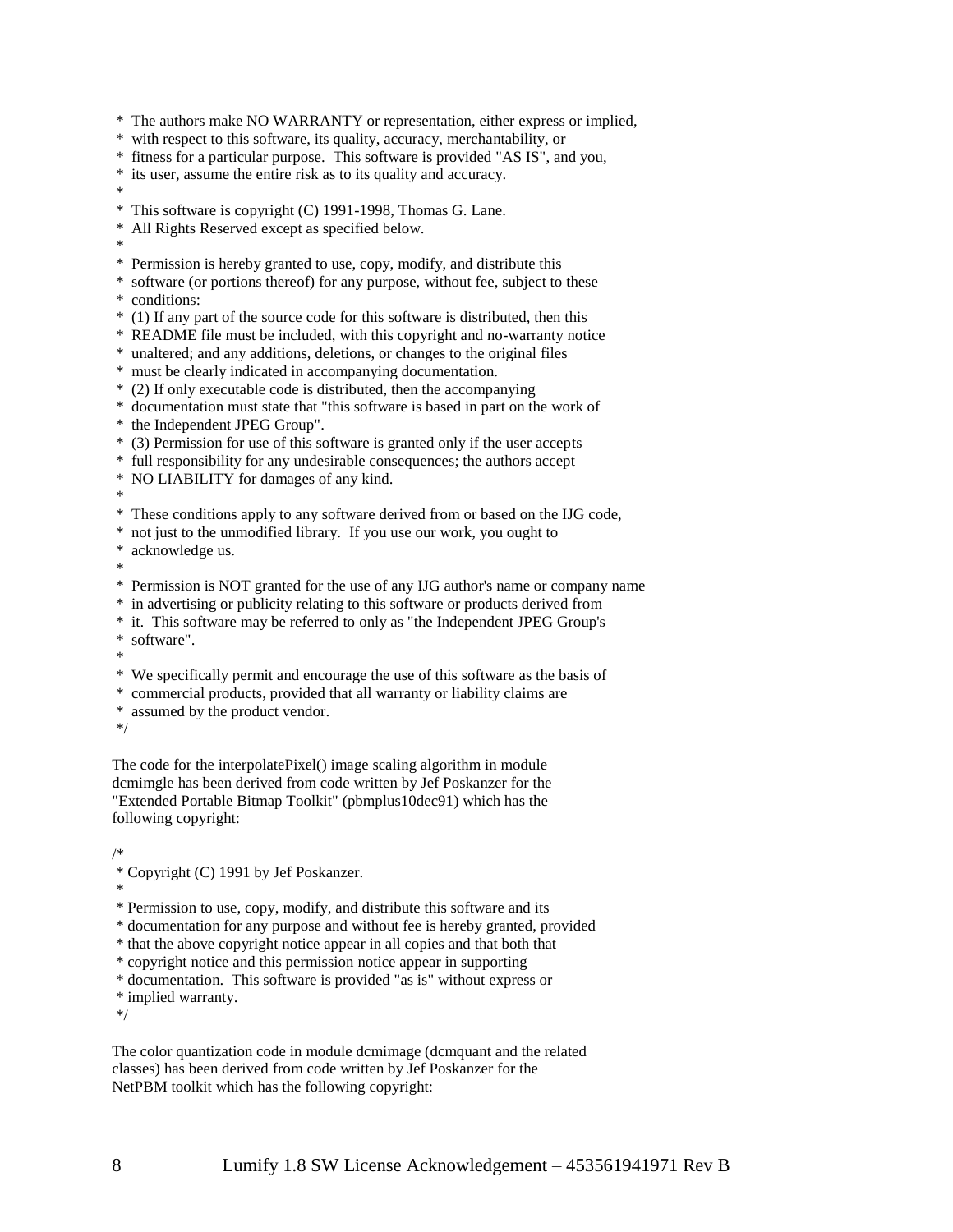/\*

- \* Copyright (C) 1989, 1991 by Jef Poskanzer.
- \*
- \* Permission to use, copy, modify, and distribute this software and its
- \* documentation for any purpose and without fee is hereby granted, provided
- \* that the above copyright notice appear in all copies and that both that
- \* copyright notice and this permission notice appear in supporting
- \* documentation. This software is provided "as is" without express or
- \* implied warranty.
- \*/

The code for the OFStandard::strlcpy and OFStandard::strlcat helper functions in ofstd/libsrc/ofstd.cc has been derived from the BSD implementation of strlcpy() and strlcat() and which carries the following copyright notice:

/\*

- Copyright (c) 1998 Todd C. Miller <Todd.Miller(at)courtesan.com>
- All rights reserved.
- \*
- \* Redistribution and use in source and binary forms, with or without
- \* modification, are permitted provided that the following conditions

\* are met:

- \* 1. Redistributions of source code must retain the above copyright
- notice, this list of conditions and the following disclaimer.
- \* 2. Redistributions in binary form must reproduce the above copyright
- \* notice, this list of conditions and the following disclaimer in the
- \* documentation and/or other materials provided with the distribution.
- \* 3. The name of the author may not be used to endorse or promote products
- \* derived from this software without specific prior written permission.
- \*
- \* THIS SOFTWARE IS PROVIDED ``AS IS'' AND ANY EXPRESS OR IMPLIED WARRANTIES,
- \* INCLUDING, BUT NOT LIMITED TO, THE IMPLIED WARRANTIES OF MERCHANTABILITY
- \* AND FITNESS FOR A PARTICULAR PURPOSE ARE DISCLAIMED. IN NO EVENT SHALL
- \* THE AUTHOR BE LIABLE FOR ANY DIRECT, INDIRECT, INCIDENTAL, SPECIAL,
- \* EXEMPLARY, OR CONSEQUENTIAL DAMAGES (INCLUDING, BUT NOT LIMITED TO,
- \* PROCUREMENT OF SUBSTITUTE GOODS OR SERVICES; LOSS OF USE, DATA, OR PROFITS;
- \* OR BUSINESS INTERRUPTION) HOWEVER CAUSED AND ON ANY THEORY OF LIABILITY,
- \* WHETHER IN CONTRACT, STRICT LIABILITY, OR TORT (INCLUDING NEGLIGENCE OR
- \* OTHERWISE) ARISING IN ANY WAY OUT OF THE USE OF THIS SOFTWARE, EVEN IF
- \* ADVISED OF THE POSSIBILITY OF SUCH DAMAGE.

\*/

The code for the OFStandard::atof helper function in ofstd/libsrc/ofstd.cc has been derived from an implementation which carries the following copyright notice:

/\*

- \* Copyright 1988 Regents of the University of California
- \* Permission to use, copy, modify, and distribute this software and
- \* its documentation for any purpose and without fee is hereby granted,
- \* provided that the above copyright notice appear in all copies. The
- \* University of California makes no representations about the
- \* suitability of this software for any purpose. It is provided "as
- \* is" without express or implied warranty.

\*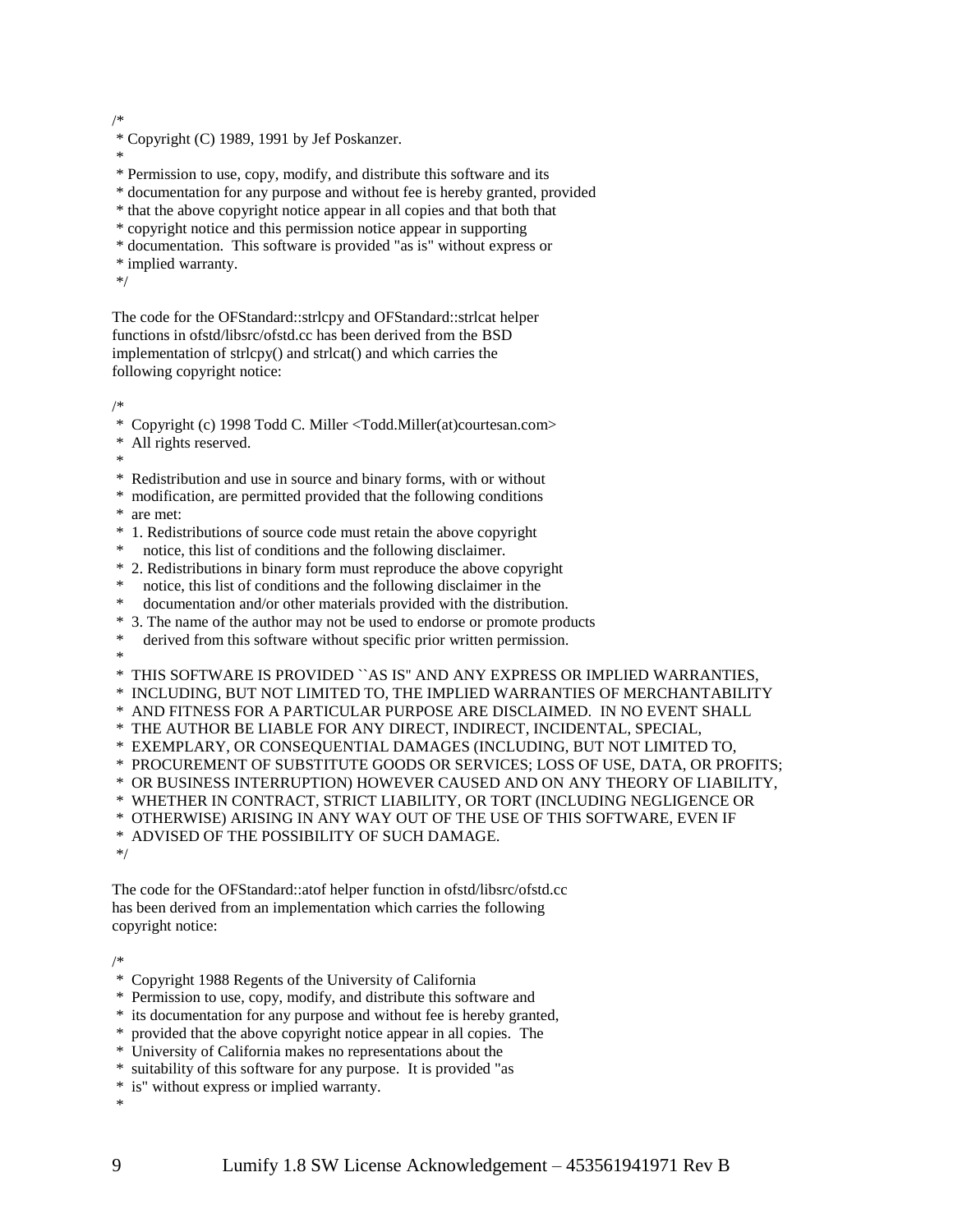- \*
- \* The code for OFStandard::ftoa has been derived
- from an implementation which carries the following copyright notice:
- \*
- \* Copyright (c) 1988 Regents of the University of California.
- All rights reserved.
- \*
- \* Redistribution and use in source and binary forms are permitted
- \* provided that the above copyright notice and this paragraph are
- duplicated in all such forms and that any documentation,
- \* advertising materials, and other materials related to such
- \* distribution and use acknowledge that the software was developed
- \* by the University of California, Berkeley. The name of the
- \* University may not be used to endorse or promote products derived
- \* from this software without specific prior written permission.
- \* THIS SOFTWARE IS PROVIDED ``AS IS'' AND WITHOUT ANY EXPRESS OR
- \* IMPLIED WARRANTIES, INCLUDING, WITHOUT LIMITATION, THE IMPLIED
- \* WARRANTIES OF MERCHANTIBILITY AND FITNESS FOR A PARTICULAR PURPOSE.

\*/

The "Base64" encoder/decoder in ofstd/libsrc/ofstd.cc has been derived from an implementation which carries the following copyright notice:

#### /\*

- \* Copyright (c) 1999, Bob Withers bwit(at)pobox.com
- \*
- \* This code may be freely used for any purpose, either personal or commercial,
- \* provided the authors copyright notice remains intact.

\*/

The oflog sub-package is based on the log4cplus library which is covered by the following two copyright notices (for details see oflog/docs/LICENSE):

#### /\*

- Copyright (C) 1999-2009 Contributors to log4cplus project.
- \* All rights reserved.
- \*

\* Redistribution and use in source and binary forms, with or without modifica-

- \* tion, are permitted provided that the following conditions are met:
- \*
- \* 1. Redistributions of source code must retain the above copyright notice,
- \* this list of conditions and the following disclaimer.
- \*
- \* 2. Redistributions in binary form must reproduce the above copyright notice,
- this list of conditions and the following disclaimer in the documentation
- \* and/or other materials provided with the distribution.
- \*
- \* THIS SOFTWARE IS PROVIDED ``AS IS'' AND ANY EXPRESSED OR IMPLIED WARRANTIES,
- \* INCLUDING, BUT NOT LIMITED TO, THE IMPLIED WARRANTIES OF MERCHANTABILITY AND
- \* FITNESS FOR A PARTICULAR PURPOSE ARE DISCLAIMED. IN NO EVENT SHALL THE
- \* APACHE SOFTWARE FOUNDATION OR ITS CONTRIBUTORS BE LIABLE FOR ANY DIRECT,
- \* INDIRECT, INCIDENTAL, SPECIAL, EXEMPLARY, OR CONSEQUENTIAL DAMAGES (INCLU-
- \* DING, BUT NOT LIMITED TO, PROCUREMENT OF SUBSTITUTE GOODS OR SERVICES; LOSS
- \* OF USE, DATA, OR PROFITS; OR BUSINESS INTERRUPTION) HOWEVER CAUSED AND ON
- \* ANY THEORY OF LIABILITY, WHETHER IN CONTRACT, STRICT LIABILITY, OR TORT
- \* (INCLUDING NEGLIGENCE OR OTHERWISE) ARISING IN ANY WAY OUT OF THE USE OF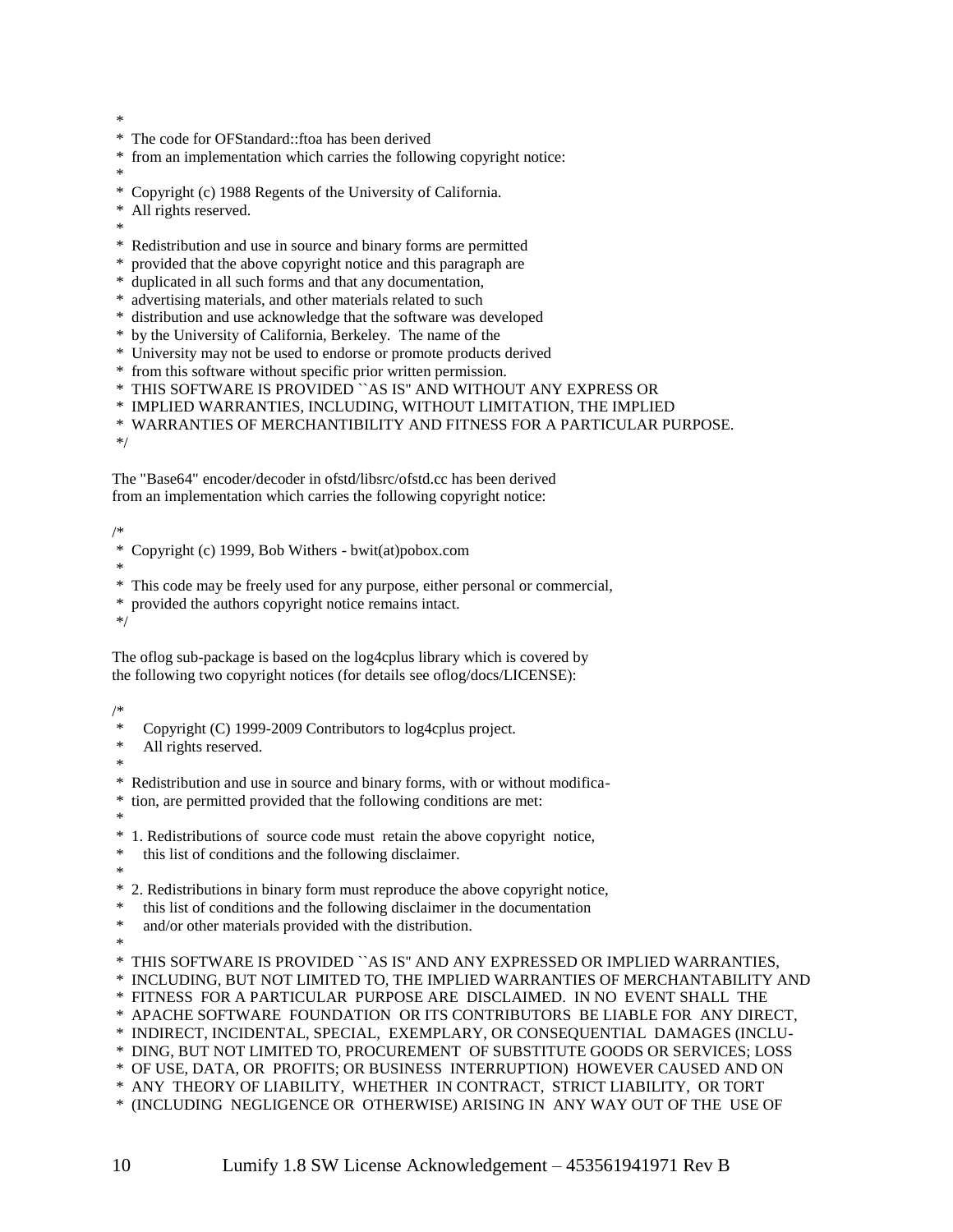\* THIS SOFTWARE, EVEN IF ADVISED OF THE POSSIBILITY OF SUCH DAMAGE. \* \*/ // Module: Log4CPLUS // File: appender.h // Created: 6/2001 // Author: Tad E. Smith // // // Copyright 2001-2010 Tad E. Smith // // Licensed under the Apache License, Version 2.0 (the "License"); // you may not use this file except in compliance with the License. // You may obtain a copy of the License at // // http://www.apache.org/licenses/LICENSE-2.0 // // Unless required by applicable law or agreed to in writing, software // distributed under the License is distributed on an "AS IS" BASIS, // WITHOUT WARRANTIES OR CONDITIONS OF ANY KIND, either express or implied. // See the License for the specific language governing permissions and // limitations under the License.

The dcmjpls sub-package is based on the CharLS library, which is contained in dcmjpls/libcharls. This toolkit is covered by the following copyright:

/\*

\* The CharLS library is available under the following license:

\* -------------------------------------------------------------------------------

\* Copyright (c) 2007-2010, Jan de Vaan

\* All rights reserved.

\*

\* Redistribution and use in source and binary forms, with or without

modification, are permitted provided that the following conditions are met:

\*

\* \* Redistributions of source code must retain the above copyright notice, this

list of conditions and the following disclaimer.

\*

\* \* Redistributions in binary form must reproduce the above copyright notice,

\* this list of conditions and the following disclaimer in the documentation

\* and/or other materials provided with the distribution.

\*

\* \* Neither the name of my employer, nor the names of its contributors may be

used to endorse or promote products derived from this software without

specific prior written permission.

\*

\* THIS SOFTWARE IS PROVIDED BY THE COPYRIGHT HOLDERS AND CONTRIBUTORS "AS IS"

\* AND ANY EXPRESS OR IMPLIED WARRANTIES, INCLUDING, BUT NOT LIMITED TO, THE

\* IMPLIED WARRANTIES OF MERCHANTABILITY AND FITNESS FOR A PARTICULAR PURPOSE ARE

\* DISCLAIMED. IN NO EVENT SHALL THE COPYRIGHT OWNER OR CONTRIBUTORS BE LIABLE FOR

\* ANY DIRECT, INDIRECT, INCIDENTAL, SPECIAL, EXEMPLARY, OR CONSEQUENTIAL DAMAGES

\* (INCLUDING, BUT NOT LIMITED TO, PROCUREMENT OF SUBSTITUTE GOODS OR SERVICES;

\* LOSS OF USE, DATA, OR PROFITS; OR BUSINESS INTERRUPTION) HOWEVER CAUSED AND ON

\* ANY THEORY OF LIABILITY, WHETHER IN CONTRACT, STRICT LIABILITY, OR TORT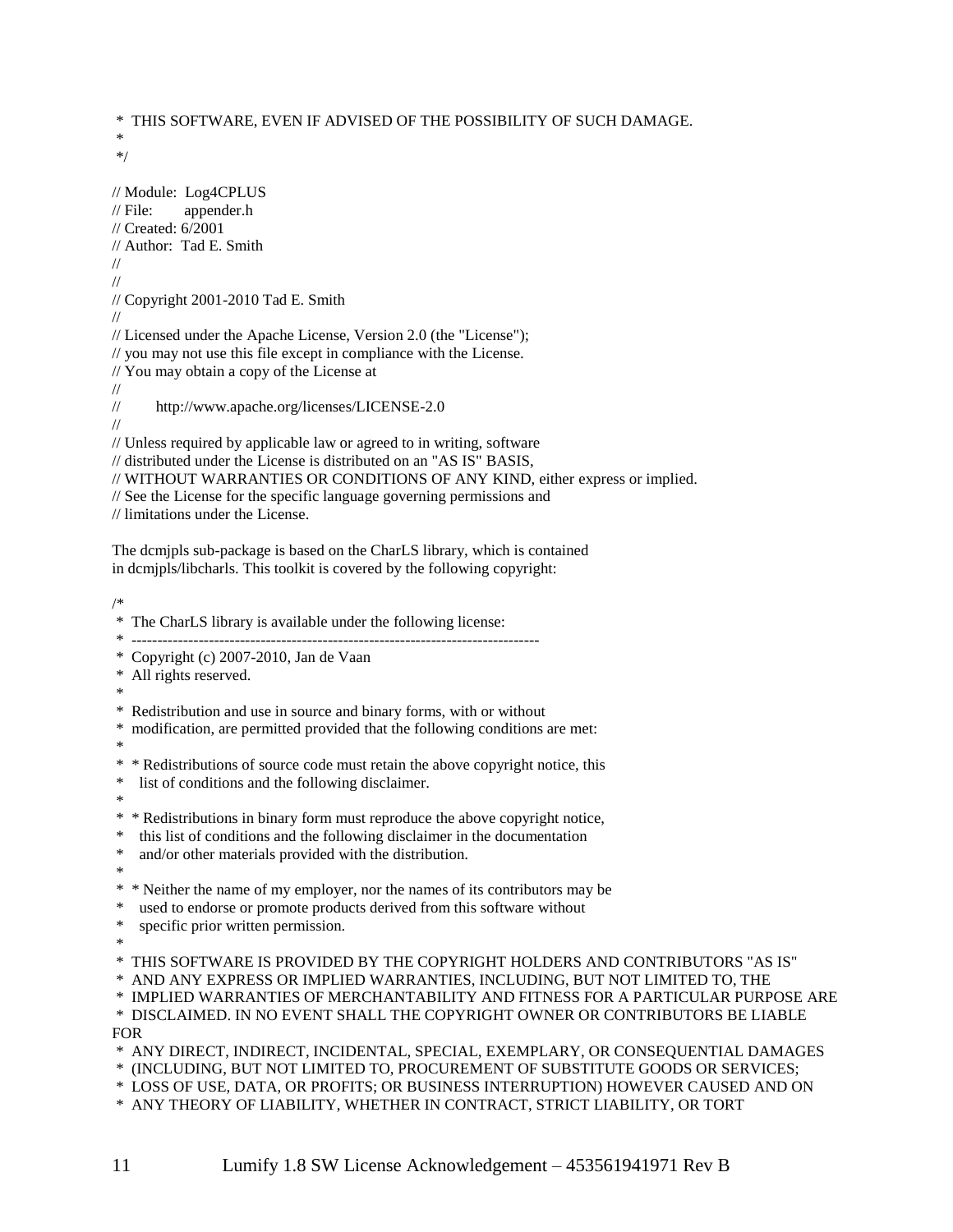\* (INCLUDING NEGLIGENCE OR OTHERWISE) ARISING IN ANY WAY OUT OF THE USE OF THIS \* SOFTWARE, EVEN IF ADVISED OF THE POSSIBILITY OF SUCH DAMAGE.

\*/

The file ofstd/include/dcmtk/ofstd/oftest.h is heavily based on quicktest.h from the quicktest project, which is covered by the following copyright:

/\*\*\*\*\*\*\*\*\*\*\*\*\*\*\*\*\*\*\*\*\*\*\*\*\*\*\*\*\*\*\*\*\*\*\*\*\*\*\*\*\*\*\*\*\*\*\*\*\*\*\*\*\*\*\*\*\*\*\*\*\*\*\*\*\*\*\*\*\*\*\*\* \* QuickTest \* http://quicktest.sourceforge.net \* Copyright (C) 2005-2008 \* Tyler Streeter (http://www.tylerstreeter.net) \* \* This library is free software; you can redistribute it and/or \* modify it under the terms of EITHER: \* (1) The GNU Lesser General Public License as published by the Free Software Foundation; either version 2.1 of the License, or (at \* your option) any later version. The text of the GNU Lesser \* General Public License is included with this library in the \* file license-LGPL.txt.<br>\* (2) The BSD style license t \* (2) The BSD-style license that is included with this library in \* the file license-BSD.txt. \* \* This library is distributed in the hope that it will be useful, \* but WITHOUT ANY WARRANTY; without even the implied warranty of \* MERCHANTABILITY or FITNESS FOR A PARTICULAR PURPOSE. See the files \* license-LGPL.txt and license-BSD.txt for more details. \*\*\*\*\*\*\*\*\*\*\*\*\*\*\*\*\*\*\*\*\*\*\*\*\*\*\*\*\*\*\*\*\*\*\*\*\*\*\*\*\*\*\*\*\*\*\*\*\*\*\*\*\*\*\*\*\*\*\*\*\*\*\*\*\*\*\*\*\*\*\*\*/

The above mentioned license-BSD.txt contains this text:

BSD Open Source license for QuickTest

-------------------------------------

**OuickTest** Copyright (c) 2005-2008, Tyler Streeter All rights reserved.

Redistribution and use in source and binary forms, with or without modification, are permitted provided that the following conditions are met:

- \* Redistributions of source code must retain the above copyright notice, this list of conditions and the following disclaimer.
- \* Redistributions in binary form must reproduce the above copyright notice, this list of conditions and the following disclaimer in the documentation and/or other materials provided with the distribution.
- \* Neither the name of QuickTest's copyright owners nor the names of its contributors may be used to endorse or promote products derived from this software without specific prior written permission.

THIS SOFTWARE IS PROVIDED BY THE COPYRIGHT HOLDERS AND CONTRIBUTORS "AS IS" AND ANY EXPRESS OR IMPLIED WARRANTIES, INCLUDING, BUT NOT LIMITED TO, THE IMPLIED WARRANTIES OF MERCHANTABILITY AND FITNESS FOR A PARTICULAR PURPOSE ARE DISCLAIMED. IN NO EVENT SHALL THE COPYRIGHT OWNER OR CONTRIBUTORS BE LIABLE FOR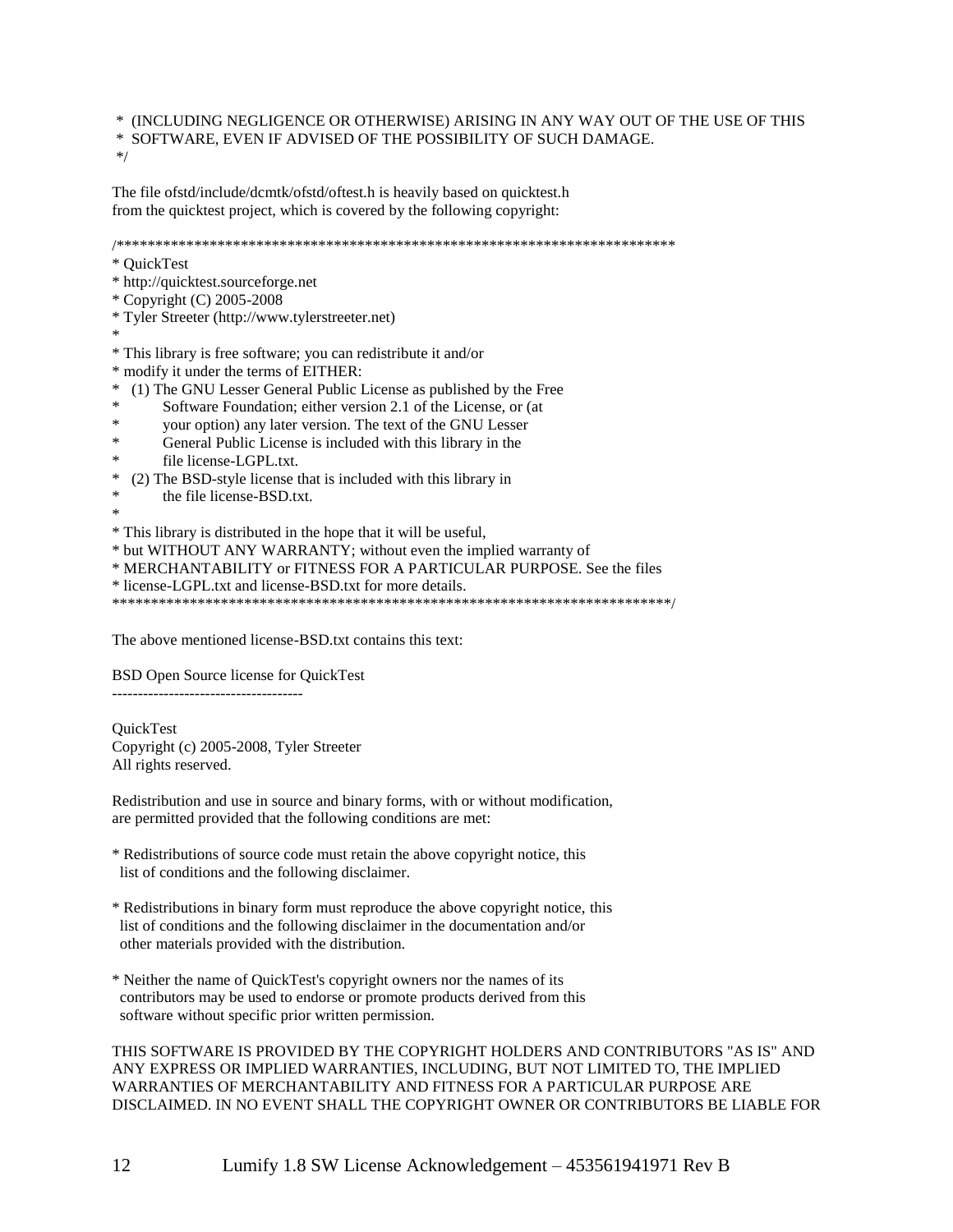ANY DIRECT, INDIRECT, INCIDENTAL, SPECIAL, EXEMPLARY, OR CONSEQUENTIAL DAMAGES (INCLUDING, BUT NOT LIMITED TO, PROCUREMENT OF SUBSTITUTE GOODS OR SERVICES; LOSS OF USE, DATA, OR PROFITS; OR BUSINESS INTERRUPTION) HOWEVER CAUSED AND ON ANY THEORY OF LIABILITY, WHETHER IN CONTRACT, STRICT LIABILITY, OR TORT (INCLUDING NEGLIGENCE OR OTHERWISE) ARISING IN ANY WAY OUT OF THE USE OF THIS SOFTWARE, EVEN IF ADVISED OF THE POSSIBILITY OF SUCH DAMAGE.

---

The files ofstd/include/dcmtk/ofstd/ofxml.h and ofstd/libsrc/ofxml.cc are derived from the XMLparser library, which is covered by the following copyright:

/\*

- \* Copyright (c) 2002, Frank Vanden Berghen
- \* All rights reserved.
- \*

\* The following license terms apply to projects that are in some way related to

\* the "DCMTK project", including applications

\* using "DCMTK project" and tools developed

\* for enhancing "DCMTK project". All other projects

\* (not related to "DCMTK project") have to use this

\* code under the Aladdin Free Public License (AFPL)

\* See the file "AFPL-license.txt" for more informations about the AFPL license.

\* (see http://www.artifex.com/downloads/doc/Public.htm for detailed AFPL terms)

\*

\* Redistribution and use in source and binary forms, with or without

- \* modification, are permitted provided that the following conditions are met:
- \* \* Redistributions of source code must retain the above copyright

\* notice, this list of conditions and the following disclaimer.

- \* \* Redistributions in binary form must reproduce the above copyright
- \* notice, this list of conditions and the following disclaimer in the distribute
- \* documentation and/or other materials provided with the distribution.<br>\* Neither the name of Freek Monden Berghan near the
- \* Neither the name of Frank Vanden Berghen nor the<br>\* names of its contributors may be used to anderse or pro-
- names of its contributors may be used to endorse or promote products
- \* derived from this software without specific prior written permission.
- \*

\* THIS SOFTWARE IS PROVIDED BY Frank Vanden Berghen ``AS IS'' AND ANY

\* EXPRESS OR IMPLIED WARRANTIES, INCLUDING, BUT NOT LIMITED TO, THE IMPLIED

\* WARRANTIES OF MERCHANTABILITY AND FITNESS FOR A PARTICULAR PURPOSE ARE

\* DISCLAIMED. IN NO EVENT SHALL <copyright holder> BE LIABLE FOR ANY

\* DIRECT, INDIRECT, INCIDENTAL, SPECIAL, EXEMPLARY, OR CONSEQUENTIAL DAMAGES

\* (INCLUDING, BUT NOT LIMITED TO, PROCUREMENT OF SUBSTITUTE GOODS OR SERVICES;

\* LOSS OF USE, DATA, OR PROFITS; OR BUSINESS INTERRUPTION) HOWEVER CAUSED AND

\* ON ANY THEORY OF LIABILITY, WHETHER IN CONTRACT, STRICT LIABILITY, OR TORT

\* (INCLUDING NEGLIGENCE OR OTHERWISE) ARISING IN ANY WAY OUT OF THE USE OF THIS

\* SOFTWARE, EVEN IF ADVISED OF THE POSSIBILITY OF SUCH DAMAGE.

\*/

The dcmrt sub-package is covered by the following copyright:

---------------------------------------------------------------------------

Copyright (c) 2008-2012, OFFIS e.V. and ICSMED AG, Oldenburg, Germany All rights reserved.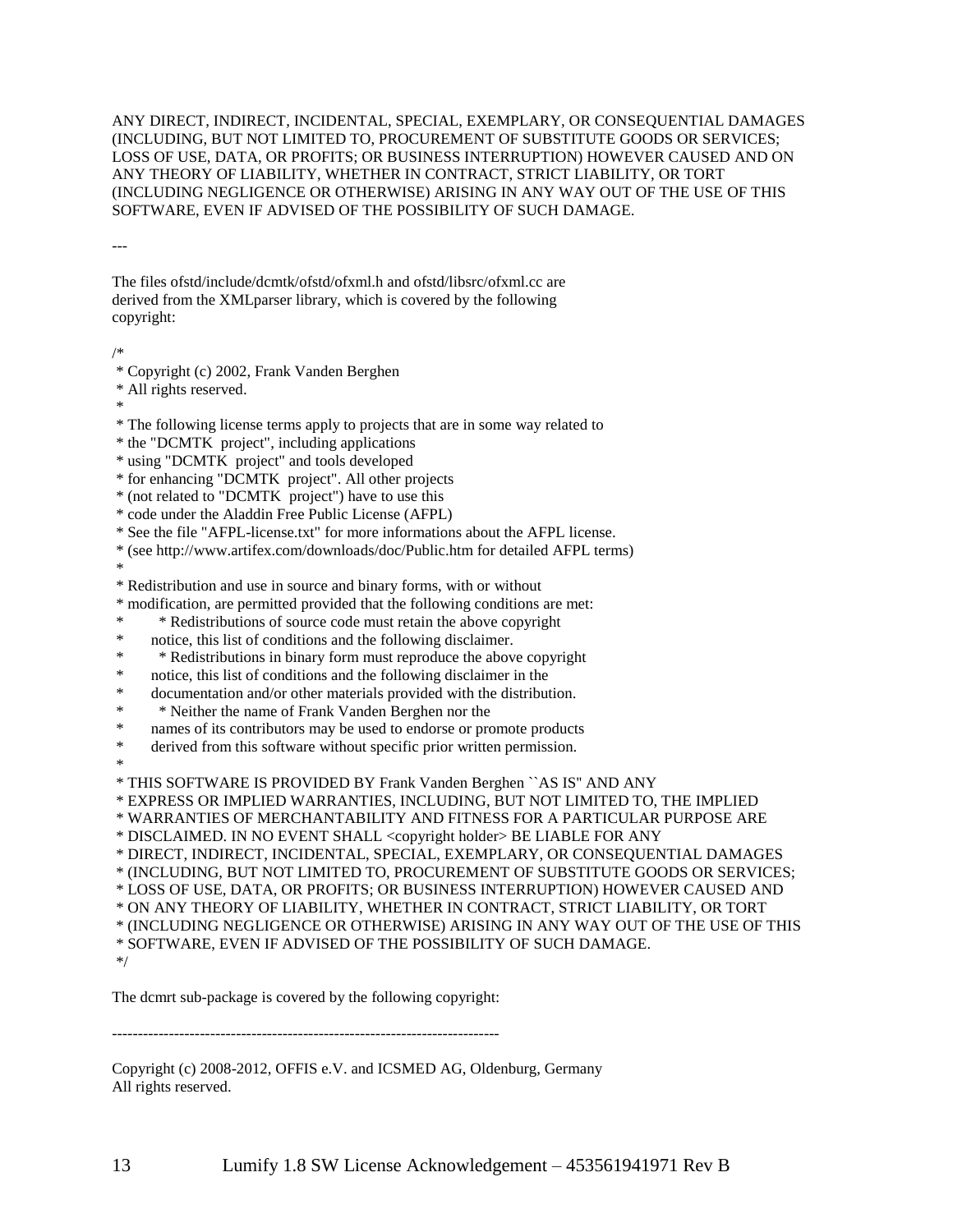Redistribution and use in source and binary forms, with or without modification, are permitted provided that the following conditions are met:

- \* Redistributions of source code must retain the above copyright notice, this list of conditions and the following disclaimer.
- \* Redistributions in binary form must reproduce the above copyright notice, this list of conditions and the following disclaimer in the documentation and/or other materials provided with the distribution.
- \* Neither the name of the copyright holders nor the names of its contributors may be used to endorse or promote products derived from this software without specific prior written permission.

THIS SOFTWARE IS PROVIDED BY THE COPYRIGHT HOLDERS AND CONTRIBUTORS "AS IS" AND ANY EXPRESS OR IMPLIED WARRANTIES, INCLUDING, BUT NOT LIMITED TO, THE IMPLIED WARRANTIES OF MERCHANTABILITY AND FITNESS FOR A PARTICULAR PURPOSE ARE DISCLAIMED. IN NO EVENT SHALL THE COPYRIGHT HOLDERS OR CONTRIBUTORS BE LIABLE FOR ANY DIRECT, INDIRECT, INCIDENTAL, SPECIAL, EXEMPLARY, OR CONSEQUENTIAL DAMAGES (INCLUDING, BUT NOT LIMITED TO, PROCUREMENT OF SUBSTITUTE GOODS OR SERVICES; LOSS OF USE, DATA, OR PROFITS; OR BUSINESS INTERRUPTION) HOWEVER CAUSED AND ON ANY THEORY OF LIABILITY, WHETHER IN CONTRACT, STRICT LIABILITY, OR TORT (INCLUDING NEGLIGENCE OR OTHERWISE) ARISING IN ANY WAY OUT OF THE USE OF THIS SOFTWARE, EVEN IF ADVISED OF THE POSSIBILITY OF SUCH DAMAGE.

# **WebRTC**

Copyright (c) 2011, The WebRTC project authors. All rights reserved.

Redistribution and use in source and binary forms, with or without modification, are permitted provided that the following conditions are met:

- Redistributions of source code must retain the above copyright notice, this list of conditions and the following disclaimer.
- Redistributions in binary form must reproduce the above copyright, this list of conditions and the following disclaimer in documentation and/or other materials provided with the distribution.
- Neither the name of Google nor the names of its contributors may be used to endorse or promote products derived from this software without specific prior written permission.

THIS SOFTWARE IS PROVIDED BY THE COPYRIGHT HOLDERS AND CONTRIBUTORS "AS IS" AND ANY EXPRESS OR IMPLIED WARRANTIES, INCLUDING, BUT NOT LIMITED TO, THE IMPLIED WARRANTIES OF MERCHANTABILITY AND FITNESS FOR A PARTICULAR PURPOSE ARE DISCLAIMED. IN NO EVENT SHALL THE COPYRIGHT HOLDER OR CONTRIBUTORS BE LIABLE FOR ANY DIRECT, INDIRECT, INCIDENTAL, SPECIAL, EXEMPLARY, OR CONSEQUENTIAL DAMAGES (INCLUDING, BUT NOT LIMITED TO, PROCUREMENT OF SUBSTITUTE GOODS OR SERVICES; LOSS OF USE, DATA, OR PROFITS; OR BUSINESS INTERRUPTION) HOWEVER CAUSED AND ON ANY THEORY OF LIABILITY, WHETHER IN CONTRACT, STRICT LIABILITY, OR TORT (INCLUDING NEGLIGENCE OR OTHERWISE) ARISING IN ANY WAY OUT OF THE USE OF THIS SOFTWARE, EVEN IF ADVISED OF THE POSSIBILITY OF SUCH DAMAGE.

### **Boost**

This product includes software developed by the Boost project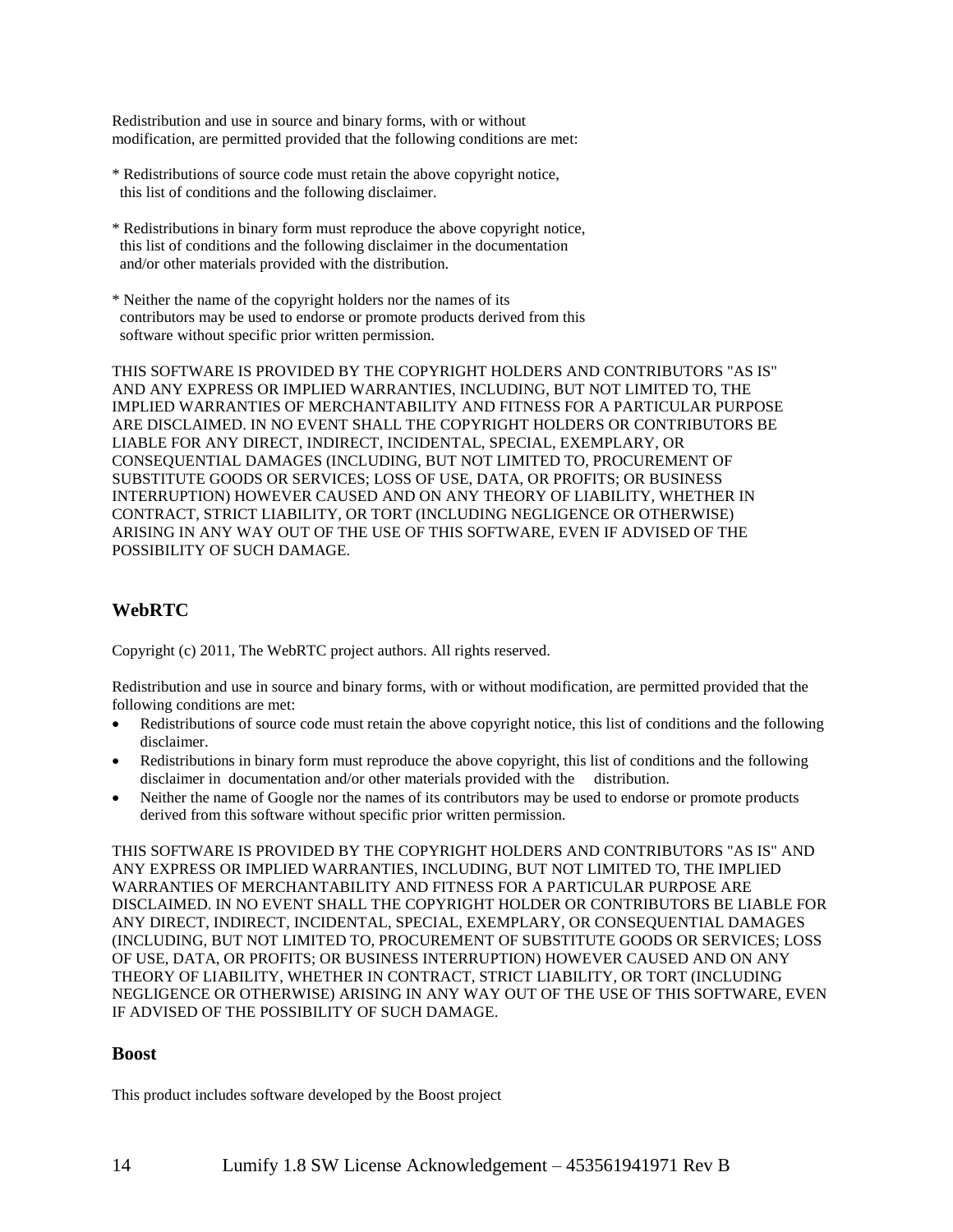#### http://www.boost.org/

Licensed under the Boost Software License 1.0 (see "Boost Software License, version 1.0" below).

### **cpp-netlib**

This product includes software developed by The C++ Network Library Project https://github.com/cpp-netlib/cpp-netlib

Licensed under the Boost Software License 1.0 (see "Boost Software License, version 1.0" below).

### **RapidJSON**

This product includes software developed by the RapidJSON project http://rapidjson.org/index.html

Tencent is pleased to support the open source community by making RapidJSON available.

Copyright (C) 2015 THL A29 Limited, a Tencent company, and Milo Yip. All rights reserved.

If you have downloaded a copy of the RapidJSON binary from Tencent, please note that the RapidJSON binary is licensed under the MIT License.

If you have downloaded a copy of the RapidJSON source code from Tencent, please note that RapidJSON source code is licensed under the MIT License, except for the third-party components listed below which are subject to different license terms. Your integration of RapidJSON into your own projects may require compliance with the MIT License, as well as the other licenses applicable to the third-party components included within RapidJSON. To avoid the problematic JSON license in your own projects, it's sufficient to exclude the bin/jsonchecker/ directory, as it's the only code under the JSON license.

A copy of the MIT License is included in this file.

Other dependencies and licenses:

Open Source Software Licensed Under the BSD License: --------------------------------------------------------------------

The msinttypes r29 Copyright (c) 2006-2013 Alexander Chemeris All rights reserved.

Redistribution and use in source and binary forms, with or without modification, are permitted provided that the following conditions are met:

\* Redistributions of source code must retain the above copyright notice, this list of conditions and the following disclaimer.

\* Redistributions in binary form must reproduce the above copyright notice, this list of conditions and the following disclaimer in the documentation and/or other materials provided with the distribution.

\* Neither the name of copyright holder nor the names of its contributors may be used to endorse or promote products derived from this software without specific prior written permission.

THIS SOFTWARE IS PROVIDED BY THE REGENTS AND CONTRIBUTORS ``AS IS'' AND ANY EXPRESS OR IMPLIED WARRANTIES, INCLUDING, BUT NOT LIMITED TO, THE IMPLIED WARRANTIES OF MERCHANTABILITY AND FITNESS FOR A PARTICULAR PURPOSE ARE DISCLAIMED. IN NO EVENT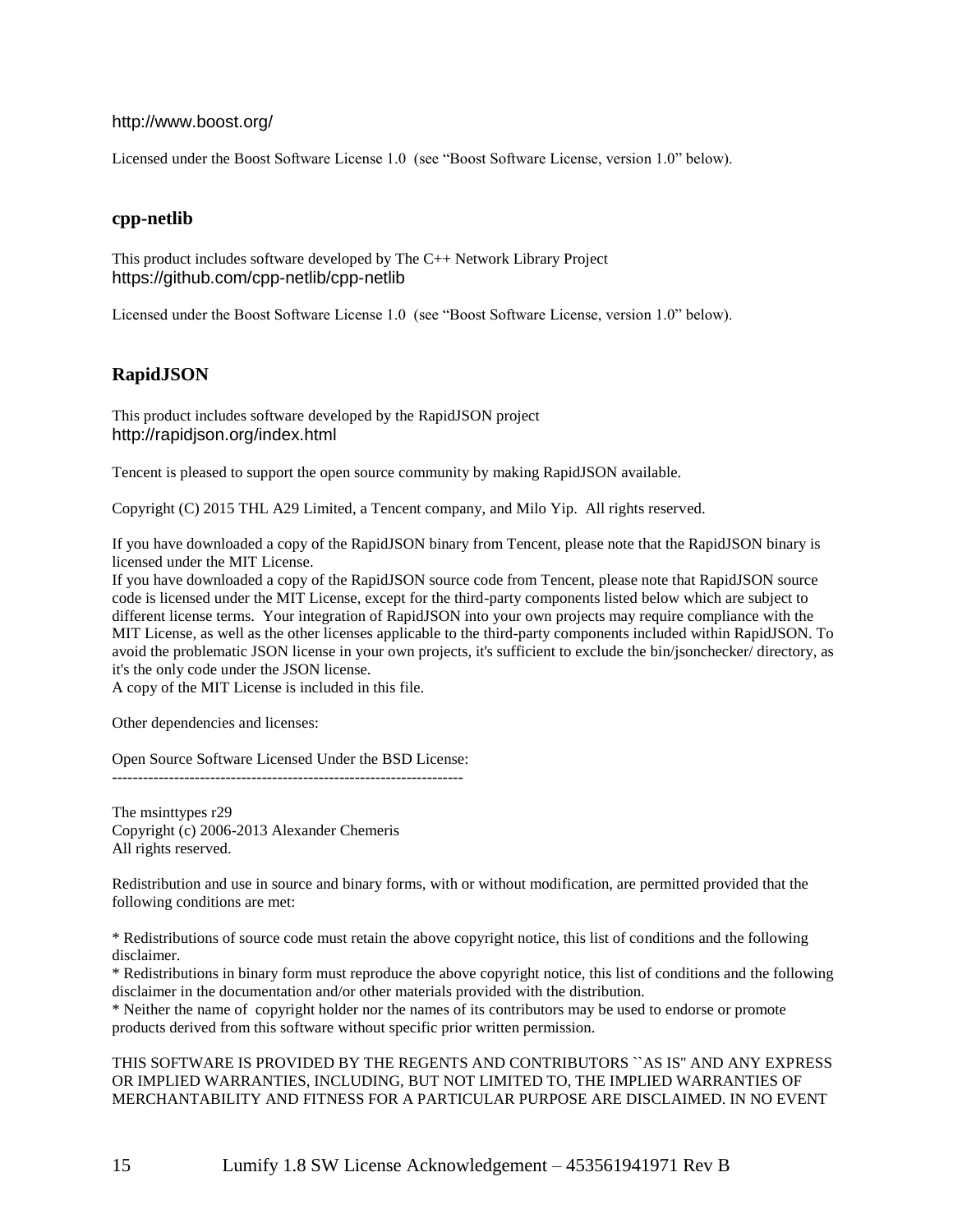SHALL THE REGENTS AND CONTRIBUTORS BE LIABLE FOR ANY DIRECT, INDIRECT, INCIDENTAL, SPECIAL, EXEMPLARY, OR CONSEQUENTIAL DAMAGES (INCLUDING, BUT NOT LIMITED TO, PROCUREMENT OF SUBSTITUTE GOODS OR SERVICES; LOSS OF USE, DATA, OR PROFITS; OR BUSINESS INTERRUPTION) HOWEVER CAUSED AND ON ANY THEORY OF LIABILITY, WHETHER IN CONTRACT, STRICT LIABILITY, OR TORT (INCLUDING NEGLIGENCE OR OTHERWISE) ARISING IN ANY WAY OUT OF THE USE OF THIS SOFTWARE, EVEN IF ADVISED OF THE POSSIBILITY OF SUCH DAMAGE.

Terms of the MIT License:

--------------------------------------------------------------------

Permission is hereby granted, free of charge, to any person obtaining a copy of this software and associated documentation files (the "Software"), to deal in the Software without restriction, including without limitation the rights to use, copy, modify, merge, publish, distribute, sublicense, and/or sell copies of the Software, and to permit persons to whom the Software is furnished to do so, subject to the following conditions:

The above copyright notice and this permission notice shall be included in all copies or substantial portions of the Software.

THE SOFTWARE IS PROVIDED "AS IS", WITHOUT WARRANTY OF ANY KIND, EXPRESS OR IMPLIED, INCLUDING BUT NOT LIMITED TO THE WARRANTIES OF MERCHANTABILITY, FITNESS FOR A PARTICULAR PURPOSE AND NONINFRINGEMENT. IN NO EVENT SHALL THE AUTHORS OR COPYRIGHT HOLDERS BE LIABLE FOR ANY CLAIM, DAMAGES OR OTHER LIABILITY, WHETHER IN AN ACTION OF CONTRACT, TORT OR OTHERWISE, ARISING FROM, OUT OF OR IN CONNECTION WITH THE SOFTWARE OR THE USE OR OTHER DEALINGS IN THE SOFTWARE.

#### **WebSocket++**

This product includes software developed by Zaphoyd Sudios https://www.zaphoyd.com/websocketpp/

Copyright (c) 2014, Peter Thorson. All rights reserved.

Redistribution and use in source and binary forms, with or without modification, are permitted provided that the following conditions are met:

- \* Redistributions of source code must retain the above copyright notice, this list of conditions and the following disclaimer.
- \* Redistributions in binary form must reproduce the above copyright notice, this list of conditions and the following disclaimer in the documentation and/or other materials provided with the distribution.
- \* Neither the name of the WebSocket++ Project nor the names of its contributors may be used to endorse or promote products derived from this software without specific prior written permission.

THIS SOFTWARE IS PROVIDED BY THE COPYRIGHT HOLDERS AND CONTRIBUTORS "AS IS" AND ANY EXPRESS OR IMPLIED WARRANTIES, INCLUDING, BUT NOT LIMITED TO, THE IMPLIED WARRANTIES OF MERCHANTABILITY AND FITNESS FOR A PARTICULAR PURPOSE ARE DISCLAIMED. IN NO EVENT SHALL PETER THORSON BE LIABLE FOR ANY DIRECT, INDIRECT, INCIDENTAL, SPECIAL, EXEMPLARY, OR CONSEQUENTIAL DAMAGES (INCLUDING, BUT NOT LIMITED TO, PROCUREMENT OF SUBSTITUTE GOODS OR SERVICES; LOSS OF USE, DATA, OR PROFITS; OR BUSINESS INTERRUPTION) HOWEVER CAUSED AND ON ANY THEORY OF LIABILITY, WHETHER IN CONTRACT, STRICT LIABILITY, OR TORT (INCLUDING NEGLIGENCE OR OTHERWISE) ARISING IN ANY WAY OUT OF THE USE OF THIS SOFTWARE, EVEN IF ADVISED OF THE POSSIBILITY OF SUCH DAMAGE.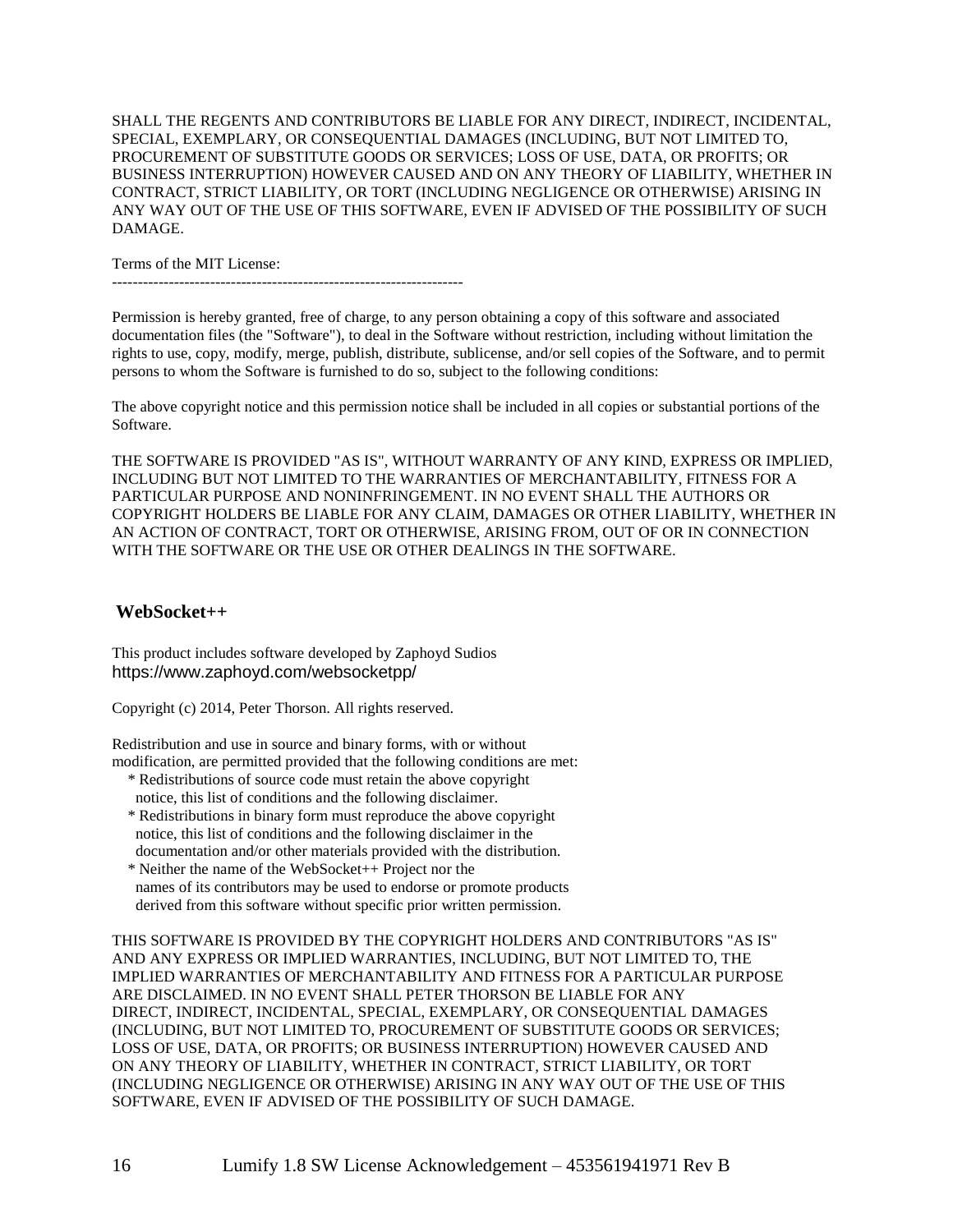Bundled Libraries:

\*\*\*\*\*\* Base 64 Library (base64/base64.hpp) \*\*\*\*\*\* base64.hpp is a repackaging of the base64.cpp and base64.h files into a single header suitable for use as a header only library. This conversion was done by Peter Thorson (webmaster@zaphoyd.com) in 2012. All modifications to the code are redistributed under the same license as the original, which is listed below.

base64.cpp and base64.h

Copyright (C) 2004-2008 René Nyffenegger

This source code is provided 'as-is', without any express or implied warranty. In no event will the author be held liable for any damages arising from the use of this software.

Permission is granted to anyone to use this software for any purpose, including commercial applications, and to alter it and redistribute it freely, subject to the following restrictions:

- 1. The origin of this source code must not be misrepresented; you must not claim that you wrote the original source code. If you use this source code in a product, an acknowledgment in the product documentation would be appreciated but is not required.
- 2. Altered source versions must be plainly marked as such, and must not be misrepresented as being the original source code.
- 3. This notice may not be removed or altered from any source distribution.

René Nyffenegger rene.nyffenegger@adp-gmbh.ch

\*\*\*\*\*\* SHA1 Library (sha1/sha1.hpp) \*\*\*\*\*\*

sha1.hpp is a repackaging of the sha1.cpp and sha1.h files from the shallsha1 library (http://code.google.com/p/smallsha1/) into a single header suitable for use as a header only library. This conversion was done by Peter Thorson (webmaster@zaphoyd.com) in 2013. All modifications to the code are redistributed under the same license as the original, which is listed below.

Copyright (c) 2011, Micael Hildenborg All rights reserved.

Redistribution and use in source and binary forms, with or without modification, are permitted provided that the following conditions are met:

- \* Redistributions of source code must retain the above copyright notice, this list of conditions and the following disclaimer.
- \* Redistributions in binary form must reproduce the above copyright notice, this list of conditions and the following disclaimer in the documentation and/or other materials provided with the distribution.
- \* Neither the name of Micael Hildenborg nor the names of its contributors may be used to endorse or promote products derived from this software without specific prior written permission.

THIS SOFTWARE IS PROVIDED BY Micael Hildenborg ''AS IS'' AND ANY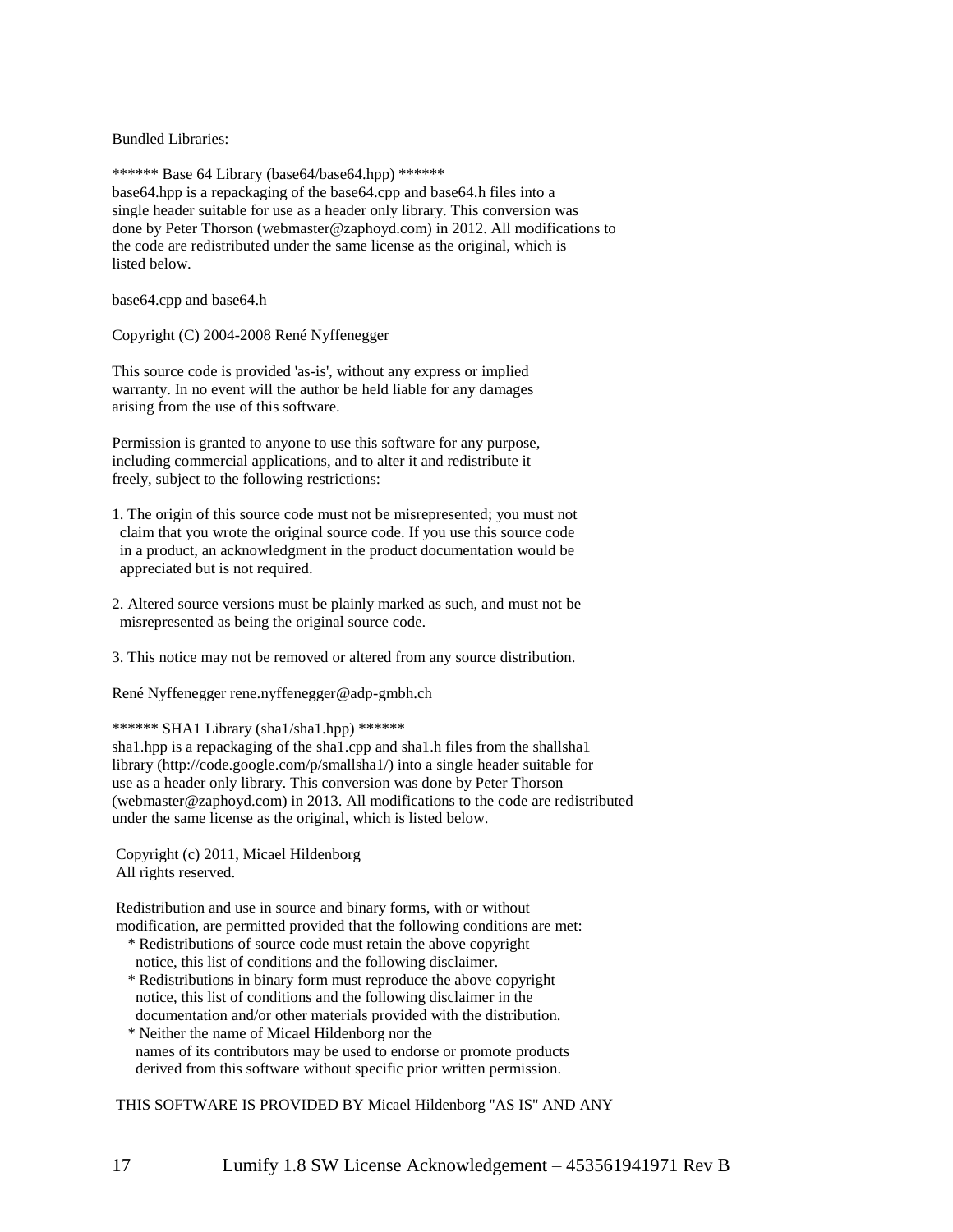EXPRESS OR IMPLIED WARRANTIES, INCLUDING, BUT NOT LIMITED TO, THE IMPLIED WARRANTIES OF MERCHANTABILITY AND FITNESS FOR A PARTICULAR PURPOSE ARE DISCLAIMED. IN NO EVENT SHALL Micael Hildenborg BE LIABLE FOR ANY DIRECT, INDIRECT, INCIDENTAL, SPECIAL, EXEMPLARY, OR CONSEQUENTIAL DAMAGES (INCLUDING, BUT NOT LIMITED TO, PROCUREMENT OF SUBSTITUTE GOODS OR SERVICES; LOSS OF USE, DATA, OR PROFITS; OR BUSINESS INTERRUPTION) HOWEVER CAUSED AND ON ANY THEORY OF LIABILITY, WHETHER IN CONTRACT, STRICT LIABILITY, OR TORT (INCLUDING NEGLIGENCE OR OTHERWISE) ARISING IN ANY WAY OUT OF THE USE OF THIS SOFTWARE, EVEN IF ADVISED OF THE POSSIBILITY OF SUCH DAMAGE.

\*\*\*\*\*\* MD5 Library (common/md5.hpp) \*\*\*\*\*\*

md5.hpp is a reformulation of the md5.h and md5.c code from http://www.opensource.apple.com/source/cups/cups-59/cups/md5.c to allow it to function as a component of a header only library. This conversion was done by Peter Thorson (webmaster@zaphoyd.com) in 2012 for the WebSocket++ project. The changes are released under the same license as the original (listed below)

Copyright (C) 1999, 2002 Aladdin Enterprises. All rights reserved.

This software is provided 'as-is', without any express or implied warranty. In no event will the authors be held liable for any damages arising from the use of this software.

Permission is granted to anyone to use this software for any purpose, including commercial applications, and to alter it and redistribute it freely, subject to the following restrictions:

1. The origin of this software must not be misrepresented; you must not claim that you wrote the original software. If you use this software in a product, an acknowledgment in the product documentation would be appreciated but is not required.

2. Altered source versions must be plainly marked as such, and must not be misrepresented as being the original software.

3. This notice may not be removed or altered from any source distribution.

L. Peter Deutsch ghost@aladdin.com

\*\*\*\*\*\* UTF8 Validation logic (utf8\_validation.hpp) \*\*\*\*\*\* utf8\_validation.hpp is adapted from code originally written by Bjoern Hoehrmann <bjoern@hoehrmann.de>. See http://bjoern.hoehrmann.de/utf-8/decoder/dfa/ for details.

The original license:

Copyright (c) 2008-2009 Bjoern Hoehrmann <bjoern@hoehrmann.de>

Permission is hereby granted, free of charge, to any person obtaining a copy of this software and associated documentation files (the "Software"), to deal in the Software without restriction, including without limitation the rights to use, copy, modify, merge, publish, distribute, sublicense, and/or sell copies of the Software, and to permit persons to whom the Software is furnished to do so, subject to the following conditions:

The above copyright notice and this permission notice shall be included in all copies or substantial portions of the Software.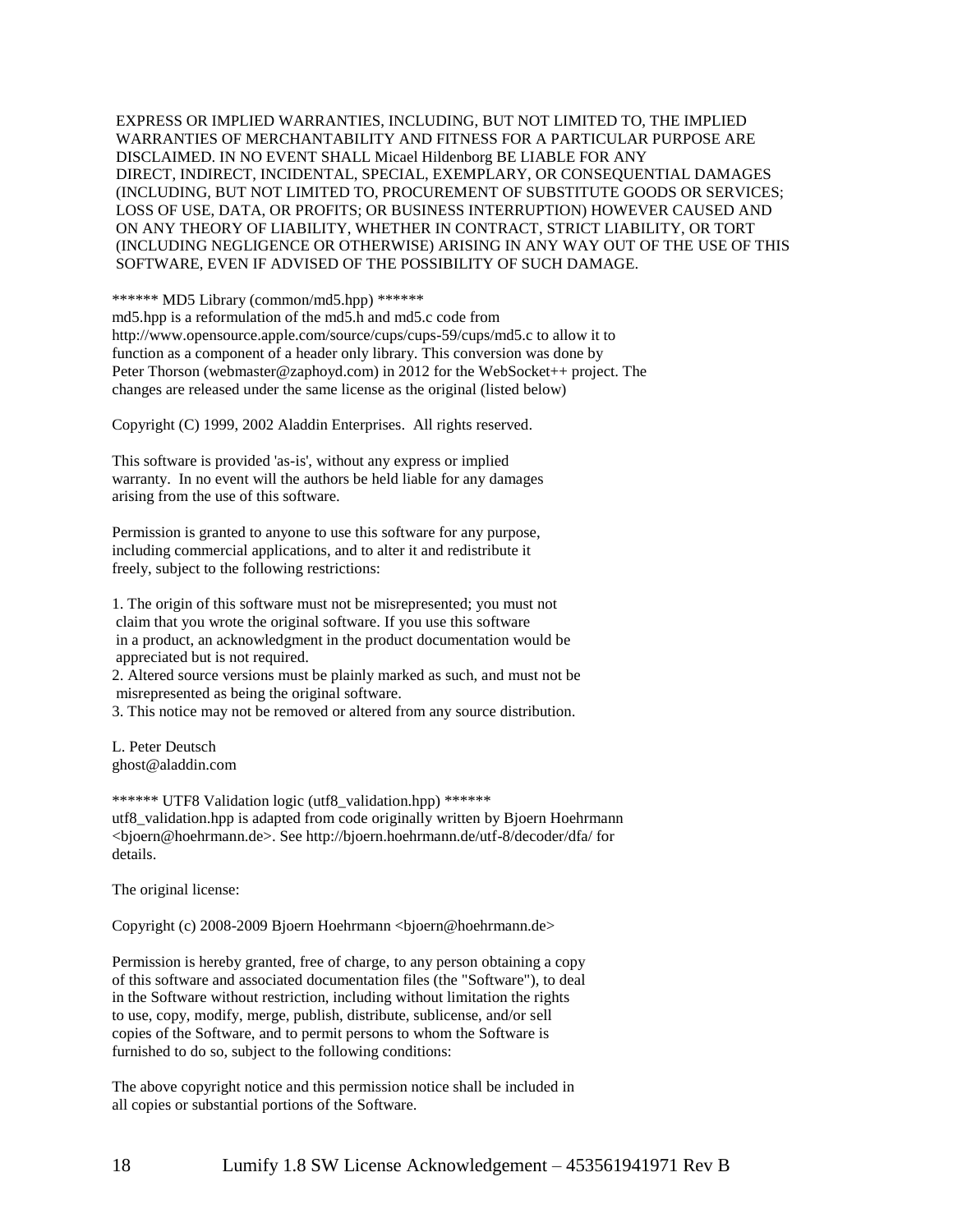THE SOFTWARE IS PROVIDED "AS IS", WITHOUT WARRANTY OF ANY KIND, EXPRESS OR IMPLIED, INCLUDING BUT NOT LIMITED TO THE WARRANTIES OF MERCHANTABILITY, FITNESS FOR A PARTICULAR PURPOSE AND NONINFRINGEMENT. IN NO EVENT SHALL THE AUTHORS OR COPYRIGHT HOLDERS BE LIABLE FOR ANY CLAIM, DAMAGES OR OTHER LIABILITY, WHETHER IN AN ACTION OF CONTRACT, TORT OR OTHERWISE, ARISING FROM, OUT OF OR IN CONNECTION WITH THE SOFTWARE OR THE USE OR OTHER DEALINGS IN THE SOFTWARE.

#### **boringssl**

This product includes software developed by Google https://boringssl.googlesource.com/boringssl/

BoringSSL is a fork of OpenSSL. As such, large parts of it fall under OpenSSL licensing. Files that are completely new have a Google copyright and an ISC license. This license is reproduced at the bottom of this file. Contributors to BoringSSL are required to follow the CLA rules for Chromium: https://cla.developers.google.com/clas Some files from Intel are under yet another license, which is also included underneath.

The OpenSSL toolkit stays under a dual license, i.e. both the conditions of the OpenSSL License and the original SSLeay license apply to the toolkit. See below for the actual license texts. Actually both licenses are BSD-style Open Source licenses. In case of any license issues related to OpenSSL please contact openssl-core@openssl.org.

OpenSSL License

/\* ==================================================================== \* Copyright (c) 1998-2011 The OpenSSL Project. All rights reserved. \*

\* Redistribution and use in source and binary forms, with or without

\* modification, are permitted provided that the following conditions

\* are met:

\* 1. Redistributions of source code must retain the above copyright

- notice, this list of conditions and the following disclaimer.
- \*

\*

- \* 2. Redistributions in binary form must reproduce the above copyright
- notice, this list of conditions and the following disclaimer in
- \* the documentation and/or other materials provided with the \* distribution
- distribution.

\*

- \* 3. All advertising materials mentioning features or use of this
- software must display the following acknowledgment:
- \* "This product includes software developed by the OpenSSL Project
- \* for use in the OpenSSL Toolkit. (http://www.openssl.org/)"
- \*
- \* 4. The names "OpenSSL Toolkit" and "OpenSSL Project" must not be used to
- endorse or promote products derived from this software without
- prior written permission. For written permission, please contact
- openssl-core@openssl.org.

\*

- \* 5. Products derived from this software may not be called "OpenSSL"
- nor may "OpenSSL" appear in their names without prior written
- permission of the OpenSSL Project.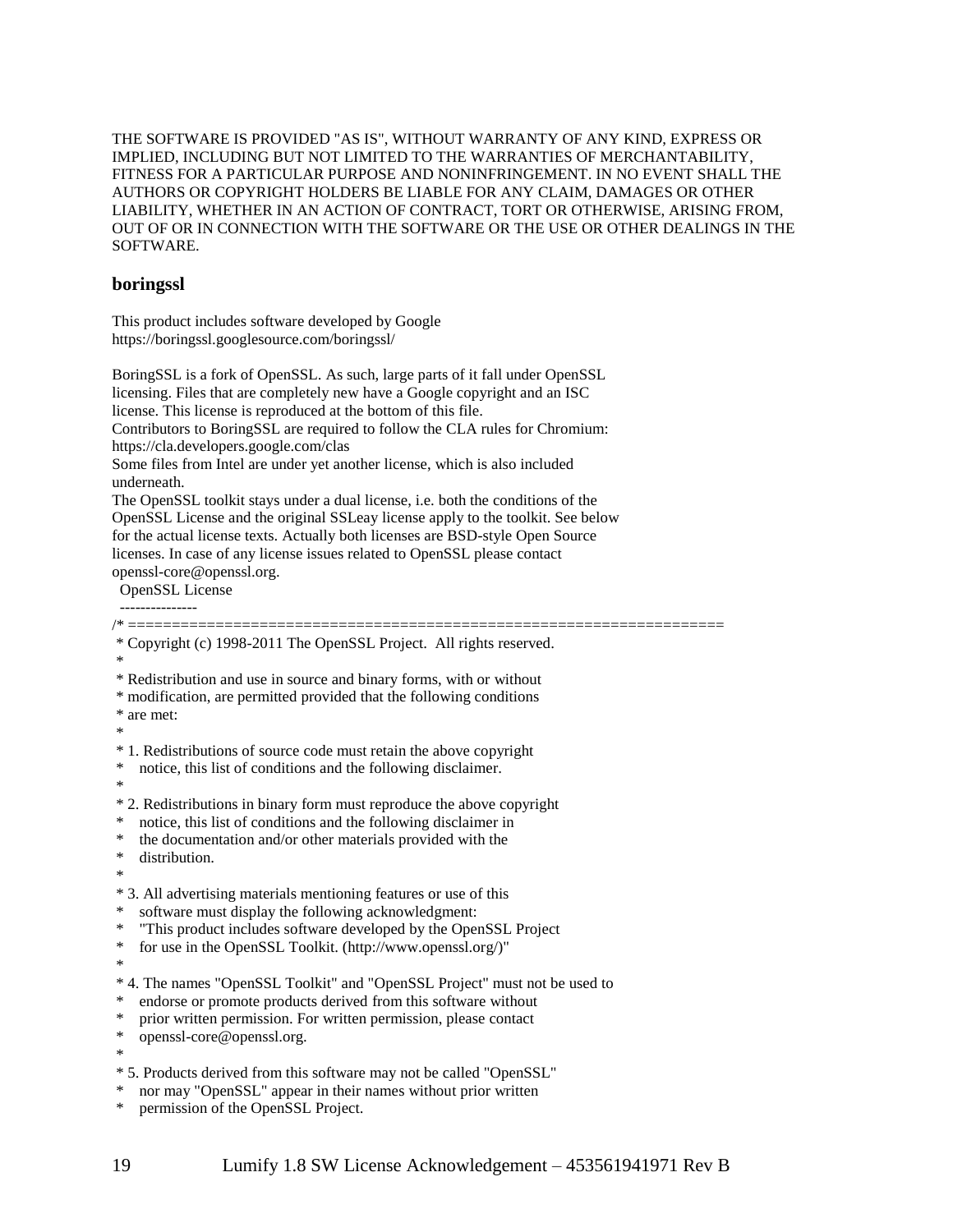\*

\* 6. Redistributions of any form whatsoever must retain the following

acknowledgment:

\* "This product includes software developed by the OpenSSL Project

\* for use in the OpenSSL Toolkit (http://www.openssl.org/)"

\*

\* THIS SOFTWARE IS PROVIDED BY THE OpenSSL PROJECT ``AS IS'' AND ANY \* EXPRESSED OR IMPLIED WARRANTIES, INCLUDING, BUT NOT LIMITED TO, THE

\* IMPLIED WARRANTIES OF MERCHANTABILITY AND FITNESS FOR A PARTICULAR

\* PURPOSE ARE DISCLAIMED. IN NO EVENT SHALL THE OpenSSL PROJECT OR

\* ITS CONTRIBUTORS BE LIABLE FOR ANY DIRECT, INDIRECT, INCIDENTAL,

\* SPECIAL, EXEMPLARY, OR CONSEQUENTIAL DAMAGES (INCLUDING, BUT

\* NOT LIMITED TO, PROCUREMENT OF SUBSTITUTE GOODS OR SERVICES;

\* LOSS OF USE, DATA, OR PROFITS; OR BUSINESS INTERRUPTION)

\* HOWEVER CAUSED AND ON ANY THEORY OF LIABILITY, WHETHER IN CONTRACT,

\* STRICT LIABILITY, OR TORT (INCLUDING NEGLIGENCE OR OTHERWISE)

\* ARISING IN ANY WAY OUT OF THE USE OF THIS SOFTWARE, EVEN IF ADVISED

```
* OF THE POSSIBILITY OF SUCH DAMAGE.
```
\* ====================================================================

\*

\* This product includes cryptographic software written by Eric Young

\* (eay@cryptsoft.com). This product includes software written by Tim

\* Hudson (tjh@cryptsoft.com).

\*

\*/

Original SSLeay License

/\* Copyright (C) 1995-1998 Eric Young (eay@cryptsoft.com)

\* All rights reserved.

-----------------------

\*

\* This package is an SSL implementation written

\* by Eric Young (eay@cryptsoft.com).

\* The implementation was written so as to conform with Netscapes SSL.

\*

\* This library is free for commercial and non-commercial use as long as

\* the following conditions are aheared to. The following conditions

\* apply to all code found in this distribution, be it the RC4, RSA,

\* lhash, DES, etc., code; not just the SSL code. The SSL documentation

\* included with this distribution is covered by the same copyright terms

\* except that the holder is Tim Hudson (tjh@cryptsoft.com).

\*

\* Copyright remains Eric Young's, and as such any Copyright notices in

\* the code are not to be removed.

\* If this package is used in a product, Eric Young should be given attribution

\* as the author of the parts of the library used.

\* This can be in the form of a textual message at program startup or

\* in documentation (online or textual) provided with the package.

\*

\* Redistribution and use in source and binary forms, with or without

\* modification, are permitted provided that the following conditions

\* are met:

\* 1. Redistributions of source code must retain the copyright

\* notice, this list of conditions and the following disclaimer.

\* 2. Redistributions in binary form must reproduce the above copyright

\* notice, this list of conditions and the following disclaimer in the

\* documentation and/or other materials provided with the distribution.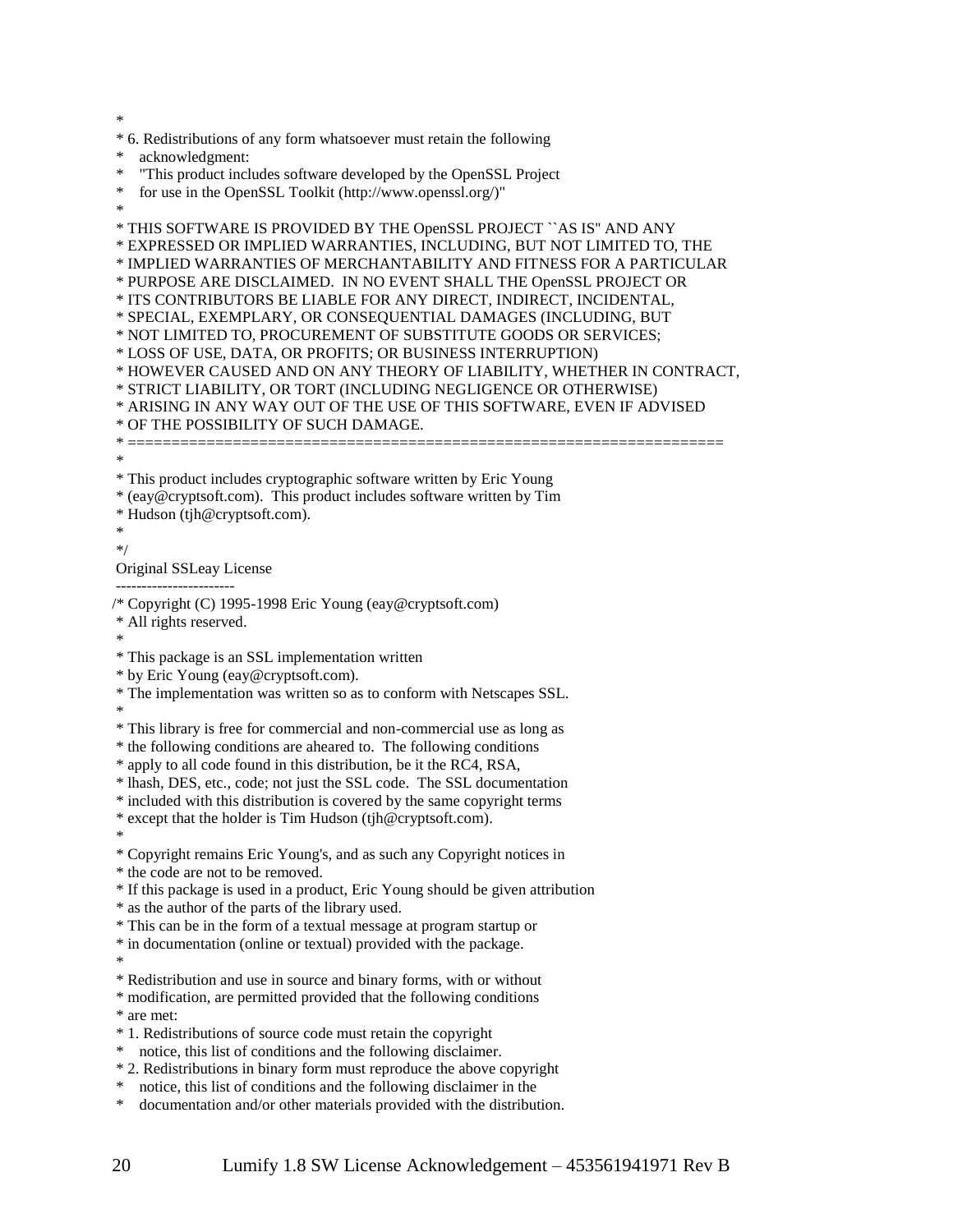\* 3. All advertising materials mentioning features or use of this software

- \* must display the following acknowledgement:
- \* "This product includes cryptographic software written by
- \* Eric Young (eay@cryptsoft.com)"
- \* The word 'cryptographic' can be left out if the rouines from the library
- \* being used are not cryptographic related :-).

\* 4. If you include any Windows specific code (or a derivative thereof) from

- the apps directory (application code) you must include an acknowledgement:
- "This product includes software written by Tim Hudson (tjh@cryptsoft.com)" \*

\* THIS SOFTWARE IS PROVIDED BY ERIC YOUNG ``AS IS'' AND

\* ANY EXPRESS OR IMPLIED WARRANTIES, INCLUDING, BUT NOT LIMITED TO, THE

\* IMPLIED WARRANTIES OF MERCHANTABILITY AND FITNESS FOR A PARTICULAR PURPOSE

\* ARE DISCLAIMED. IN NO EVENT SHALL THE AUTHOR OR CONTRIBUTORS BE LIABLE

\* FOR ANY DIRECT, INDIRECT, INCIDENTAL, SPECIAL, EXEMPLARY, OR CONSEQUENTIAL

- \* DAMAGES (INCLUDING, BUT NOT LIMITED TO, PROCUREMENT OF SUBSTITUTE GOODS
- \* OR SERVICES; LOSS OF USE, DATA, OR PROFITS; OR BUSINESS INTERRUPTION)

\* HOWEVER CAUSED AND ON ANY THEORY OF LIABILITY, WHETHER IN CONTRACT, STRICT

\* LIABILITY, OR TORT (INCLUDING NEGLIGENCE OR OTHERWISE) ARISING IN ANY WAY

\* OUT OF THE USE OF THIS SOFTWARE, EVEN IF ADVISED OF THE POSSIBILITY OF

\* SUCH DAMAGE.

\*

\* The licence and distribution terms for any publically available version or

- \* derivative of this code cannot be changed. i.e. this code cannot simply be
- \* copied and put under another distribution licence
- \* [including the GNU Public Licence.]
- \*/

ISC license used for completely new code in BoringSSL:

/\* Copyright (c) 2015, Google Inc.

\*

\* Permission to use, copy, modify, and/or distribute this software for any

\* purpose with or without fee is hereby granted, provided that the above

\* copyright notice and this permission notice appear in all copies.

\*

\* THE SOFTWARE IS PROVIDED "AS IS" AND THE AUTHOR DISCLAIMS ALL WARRANTIES

\* WITH REGARD TO THIS SOFTWARE INCLUDING ALL IMPLIED WARRANTIES OF

\* MERCHANTABILITY AND FITNESS. IN NO EVENT SHALL THE AUTHOR BE LIABLE FOR ANY

\* SPECIAL, DIRECT, INDIRECT, OR CONSEQUENTIAL DAMAGES OR ANY DAMAGES

\* WHATSOEVER RESULTING FROM LOSS OF USE, DATA OR PROFITS, WHETHER IN AN ACTION

\* OF CONTRACT, NEGLIGENCE OR OTHER TORTIOUS ACTION, ARISING OUT OF OR IN

\* CONNECTION WITH THE USE OR PERFORMANCE OF THIS SOFTWARE. \*/

Some files from Intel carry the following license:

# Copyright (c) 2012, Intel Corporation

#

# All rights reserved.

#

# Redistribution and use in source and binary forms, with or without

# modification, are permitted provided that the following conditions are # met:

#

# \* Redistributions of source code must retain the above copyright

# notice, this list of conditions and the following disclaimer.

#

# \* Redistributions in binary form must reproduce the above copyright

# notice, this list of conditions and the following disclaimer in the

# documentation and/or other materials provided with the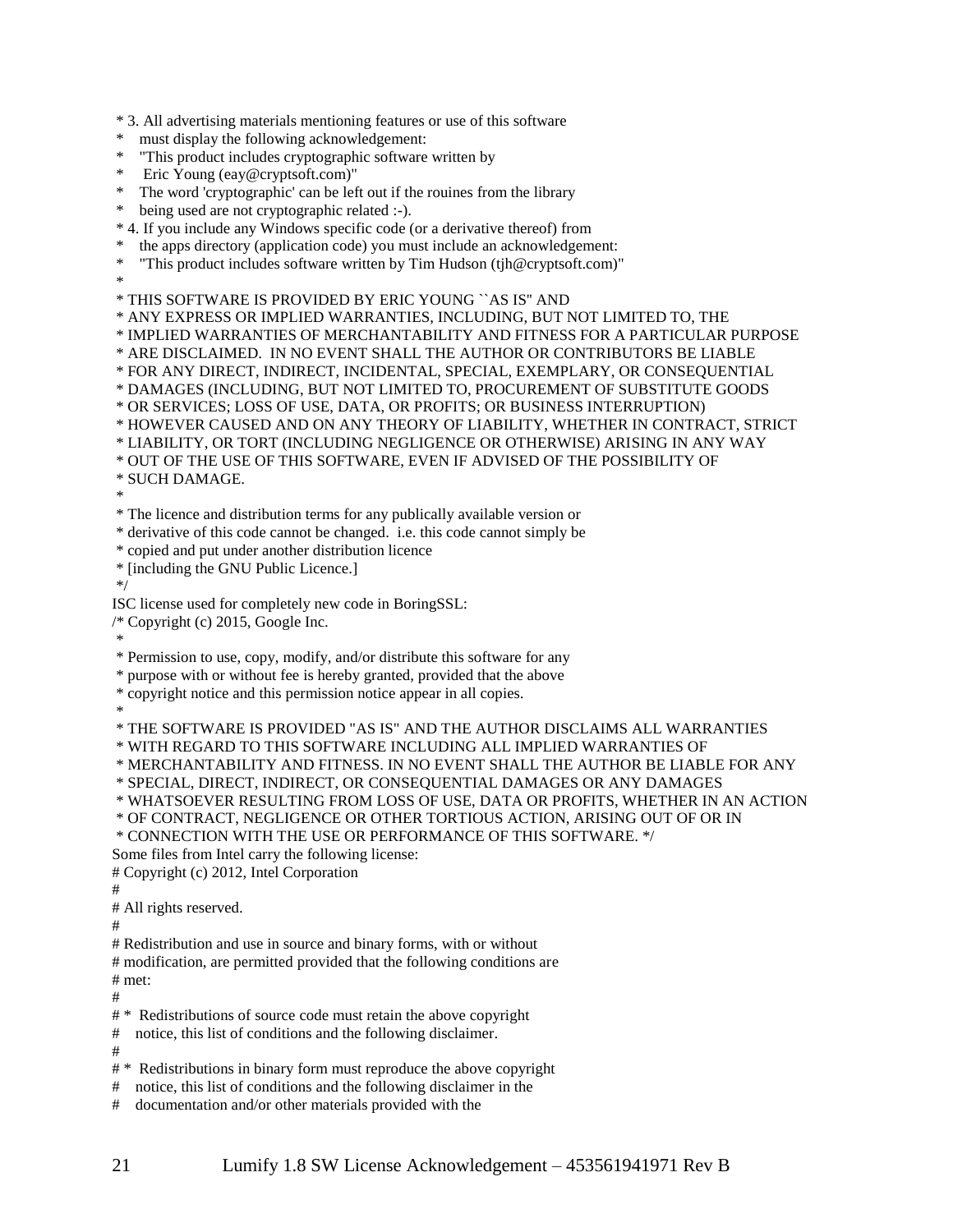# distribution.

#

# \* Neither the name of the Intel Corporation nor the names of its

- # contributors may be used to endorse or promote products derived from
- # this software without specific prior written permission.
- # #

# EXPRESS OR IMPLIED WARRANTIES, INCLUDING, BUT NOT LIMITED TO, THE # IMPLIED WARRANTIES OF MERCHANTABILITY AND FITNESS FOR A PARTICULAR # PURPOSE ARE DISCLAIMED. IN NO EVENT SHALL INTEL CORPORATION OR # CONTRIBUTORS BE LIABLE FOR ANY DIRECT, INDIRECT, INCIDENTAL, SPECIAL, # EXEMPLARY, OR CONSEQUENTIAL DAMAGES (INCLUDING, BUT NOT LIMITED TO, # PROCUREMENT OF SUBSTITUTE GOODS OR SERVICES; LOSS OF USE, DATA, OR # PROFITS; OR BUSINESS INTERRUPTION) HOWEVER CAUSED AND ON ANY THEORY OF # LIABILITY, WHETHER IN CONTRACT, STRICT LIABILITY, OR TORT (INCLUDING

#### # NEGLIGENCE OR OTHERWISE) ARISING IN ANY WAY OUT OF THE USE OF THIS # SOFTWARE, EVEN IF ADVISED OF THE POSSIBILITY OF SUCH DAMAGE.

# THIS SOFTWARE IS PROVIDED BY INTEL CORPORATION ""AS IS"" AND ANY

### **libyuv**

This product includes software developed by Google https://chromium.googlesource.com/libyuv/libyuv/

Copyright 2011 The LibYuv Project Authors. All rights reserved.

Redistribution and use in source and binary forms, with or without modification, are permitted provided that the following conditions are met:

- \* Redistributions of source code must retain the above copyright notice, this list of conditions and the following disclaimer.
- \* Redistributions in binary form must reproduce the above copyright notice, this list of conditions and the following disclaimer in the documentation and/or other materials provided with the distribution.
- \* Neither the name of Google nor the names of its contributors may be used to endorse or promote products derived from this software without specific prior written permission.

THIS SOFTWARE IS PROVIDED BY THE COPYRIGHT HOLDERS AND CONTRIBUTORS "AS IS" AND ANY EXPRESS OR IMPLIED WARRANTIES, INCLUDING, BUT NOT LIMITED TO, THE IMPLIED WARRANTIES OF MERCHANTABILITY AND FITNESS FOR A PARTICULAR PURPOSE ARE DISCLAIMED. IN NO EVENT SHALL THE COPYRIGHT HOLDER OR CONTRIBUTORS BE LIABLE FOR ANY DIRECT, INDIRECT, INCIDENTAL, SPECIAL, EXEMPLARY, OR CONSEQUENTIAL DAMAGES (INCLUDING, BUT NOT LIMITED TO, PROCUREMENT OF SUBSTITUTE GOODS OR SERVICES; LOSS OF USE, DATA, OR PROFITS; OR BUSINESS INTERRUPTION) HOWEVER CAUSED AND ON ANY THEORY OF LIABILITY, WHETHER IN CONTRACT, STRICT LIABILITY, OR TORT (INCLUDING NEGLIGENCE OR OTHERWISE) ARISING IN ANY WAY OUT OF THE USE OF THIS SOFTWARE, EVEN IF ADVISED OF THE POSSIBILITY OF SUCH DAMAGE.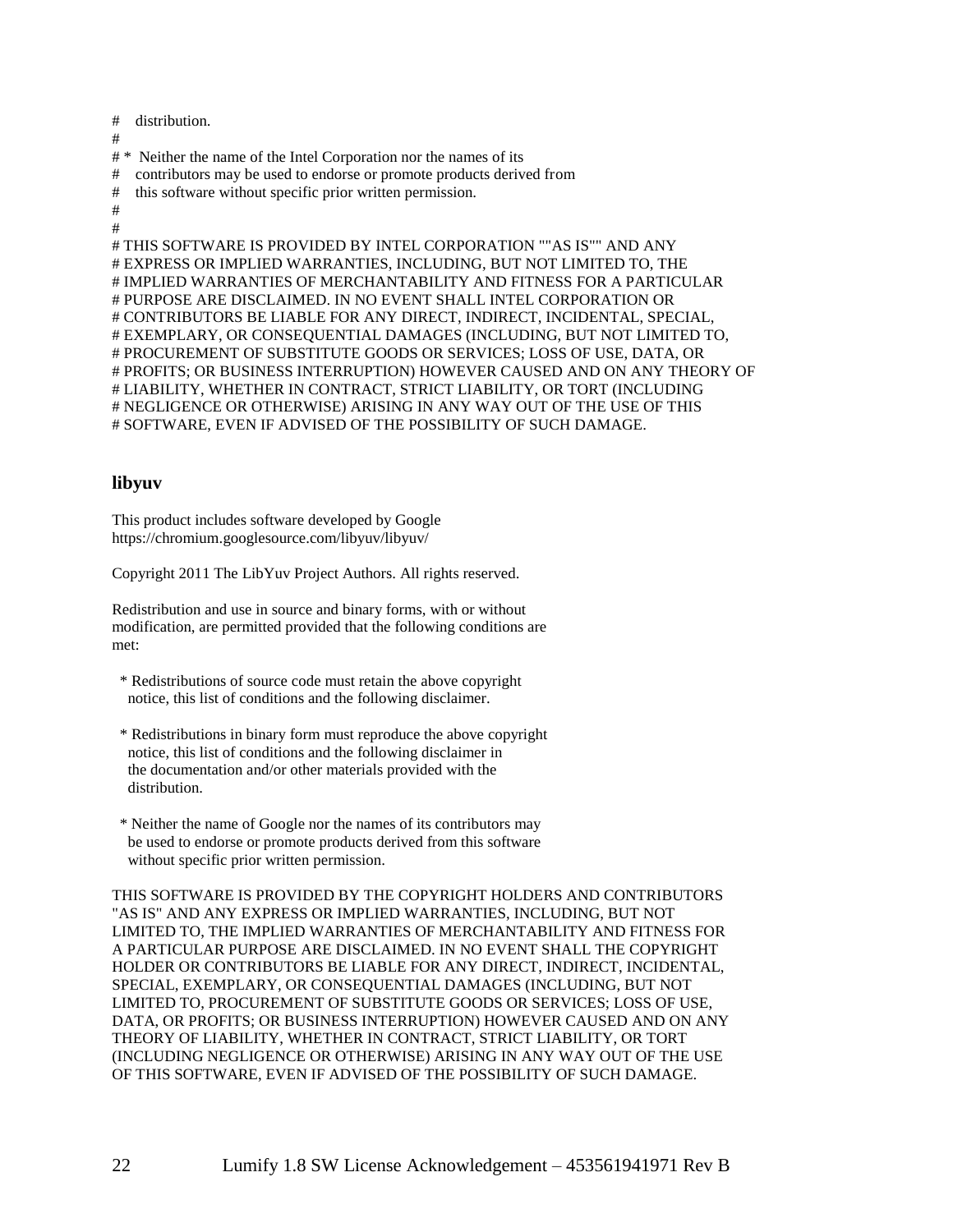#### **protobuf**

This product includes software developed by Google https://github.com/google/protobuf

This license applies to all parts of Protocol Buffers except the following:

- Atomicops support for generic gcc, located in src/google/protobuf/stubs/atomicops\_internals\_generic\_gcc.h. This file is copyrighted by Red Hat Inc.
- Atomicops support for AIX/POWER, located in src/google/protobuf/stubs/atomicops\_internals\_power.h. This file is copyrighted by Bloomberg Finance LP.

Copyright 2014, Google Inc. All rights reserved.

Redistribution and use in source and binary forms, with or without modification, are permitted provided that the following conditions are met:

 \* Redistributions of source code must retain the above copyright notice, this list of conditions and the following disclaimer.

 \* Redistributions in binary form must reproduce the above copyright notice, this list of conditions and the following disclaimer in the documentation and/or other materials provided with the distribution.

 \* Neither the name of Google Inc. nor the names of its contributors may be used to endorse or promote products derived from this software without specific prior written permission.

THIS SOFTWARE IS PROVIDED BY THE COPYRIGHT HOLDERS AND CONTRIBUTORS "AS IS" AND ANY EXPRESS OR IMPLIED WARRANTIES, INCLUDING, BUT NOT LIMITED TO, THE IMPLIED WARRANTIES OF MERCHANTABILITY AND FITNESS FOR A PARTICULAR PURPOSE ARE DISCLAIMED. IN NO EVENT SHALL THE COPYRIGHT OWNER OR CONTRIBUTORS BE LIABLE FOR ANY DIRECT, INDIRECT, INCIDENTAL, SPECIAL, EXEMPLARY, OR CONSEQUENTIAL DAMAGES (INCLUDING, BUT NOT LIMITED TO, PROCUREMENT OF SUBSTITUTE GOODS OR SERVICES; LOSS OF USE, DATA, OR PROFITS; OR BUSINESS INTERRUPTION) HOWEVER CAUSED AND ON ANY THEORY OF LIABILITY, WHETHER IN CONTRACT, STRICT LIABILITY, OR TORT (INCLUDING NEGLIGENCE OR OTHERWISE) ARISING IN ANY WAY OUT OF THE USE OF THIS SOFTWARE, EVEN IF ADVISED OF THE POSSIBILITY OF SUCH DAMAGE.

Code generated by the Protocol Buffer compiler is owned by the owner of the input file used when generating it. This code is not standalone and requires a support library to be linked with it. This support library is itself covered by the above license.

---------------------------------------------------------------------------

# **GNU LESSER GENERAL PUBLIC LICENSE**

Version 2.1, February 1999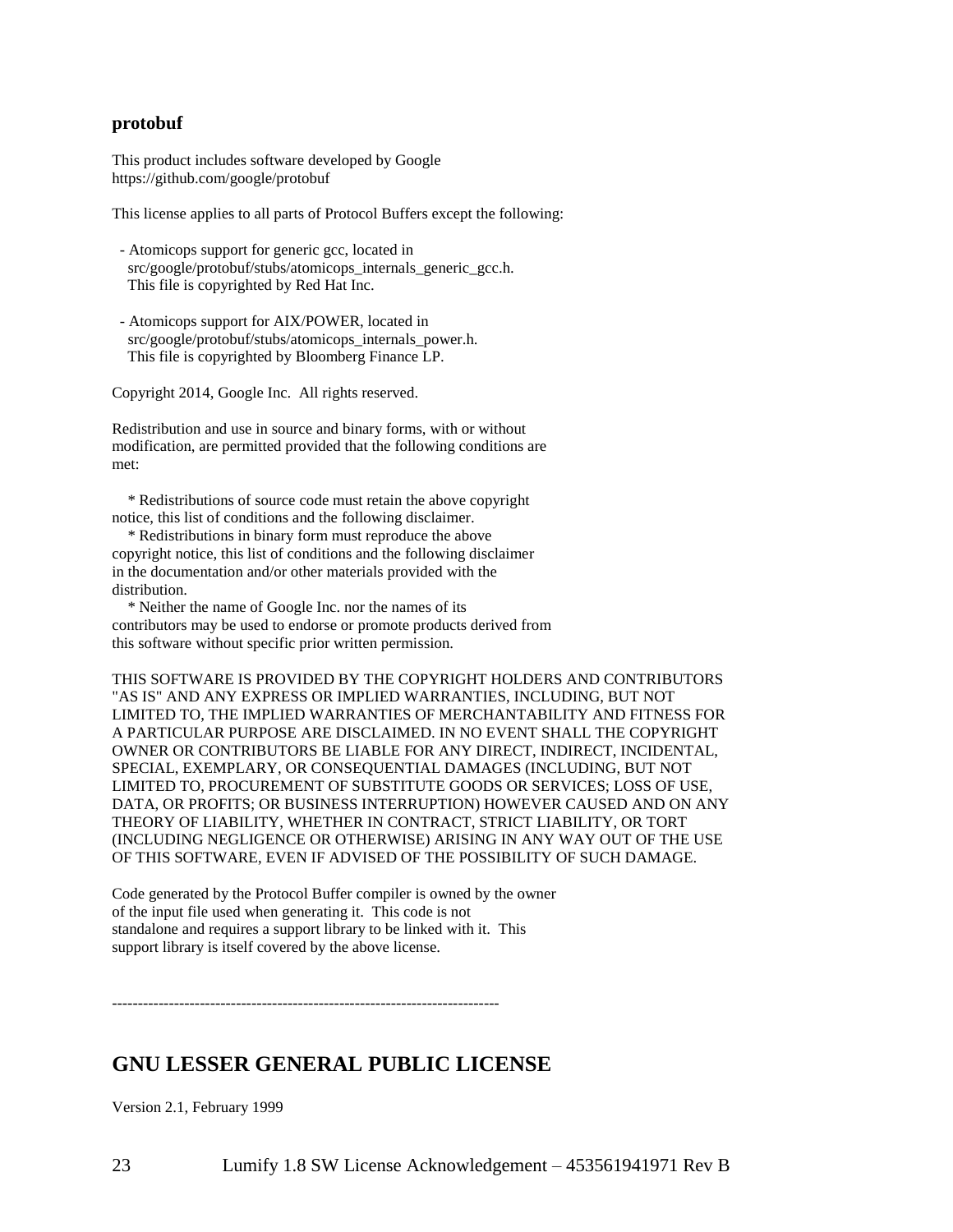Copyright (C) 1991, 1999 Free Software Foundation, Inc. 51 Franklin Street, Fifth Floor, Boston, MA 02110-1301 USA Everyone is permitted to copy and distribute verbatim copies of this license document, but changing it is not allowed.

[This is the first released version of the Lesser GPL. It also counts as the successor of the GNU Library Public License, version 2, hence the version number 2.1.]

#### **Preamble**

The licenses for most software are designed to take away your freedom to share and change it. By contrast, the GNU General Public Licenses are intended to guarantee your freedom to share and change free software--to make sure the software is free for all its users.

This license, the Lesser General Public License, applies to some specially designated software packages--typically libraries--of the Free Software Foundation and other authors who decide to use it. You can use it too, but we suggest you first think carefully about whether this license or the ordinary General Public License is the better strategy to use in any particular case, based on the explanations below.

When we speak of free software, we are referring to freedom of use, not price. Our General Public Licenses are designed to make sure that you have the freedom to distribute copies of free software (and charge for this service if you wish); that you receive source code or can get it if you want it; that you can change the software and use pieces of it in new free programs; and that you are informed that you can do these things.

To protect your rights, we need to make restrictions that forbid distributors to deny you these rights or to ask you to surrender these rights. These restrictions translate to certain responsibilities for you if you distribute copies of the library or if you modify it.

For example, if you distribute copies of the library, whether gratis or for a fee, you must give the recipients all the rights that we gave you. You must make sure that they, too, receive or can get the source code. If you link other code with the library, you must provide complete object files to the recipients, so that they can relink them with the library after making changes to the library and recompiling it. And you must show them these terms so they know their rights.

We protect your rights with a two-step method: (1) we copyright the library, and (2) we offer you this license, which gives you legal permission to copy, distribute and/or modify the library.

To protect each distributor, we want to make it very clear that there is no warranty for the free library. Also, if the library is modified by someone else and passed on, the recipients should know that what they have is not the original version, so that the original author's reputation will not be affected by problems that might be introduced by others. Finally, software patents pose a constant threat to the existence of any free program. We wish to make sure that a company cannot effectively restrict the users of a free program by obtaining a restrictive license from a patent holder. Therefore, we insist that any patent license obtained for a version of the library must be consistent with the full freedom of use specified in this license.

Most GNU software, including some libraries, is covered by the ordinary GNU General Public License. This license, the GNU Lesser General Public License, applies to certain designated libraries, and is quite different from the ordinary General Public License. We use this license for certain libraries in order to permit linking those libraries into non-free programs.

When a program is linked with a library, whether statically or using a shared library, the combination of the two is legally speaking a combined work, a derivative of the original library. The ordinary General Public License therefore permits such linking only if the entire combination fits its criteria of freedom. The Lesser General Public License permits more lax criteria for linking other code with the library.

We call this license the "Lesser" General Public License because it does Less to protect the user's freedom than the ordinary General Public License. It also provides other free software developers Less of an advantage over competing non-free programs. These disadvantages are the reason we use the ordinary General Public License for many libraries. However, the Lesser license provides advantages in certain special circumstances.

For example, on rare occasions, there may be a special need to encourage the widest possible use of a certain library, so that it becomes a de-facto standard. To achieve this, non-free programs must be allowed to use the library. A more frequent case is that a free library does the same job as widely used non-free libraries. In this case, there is little to gain by limiting the free library to free software only, so we use the Lesser General Public License.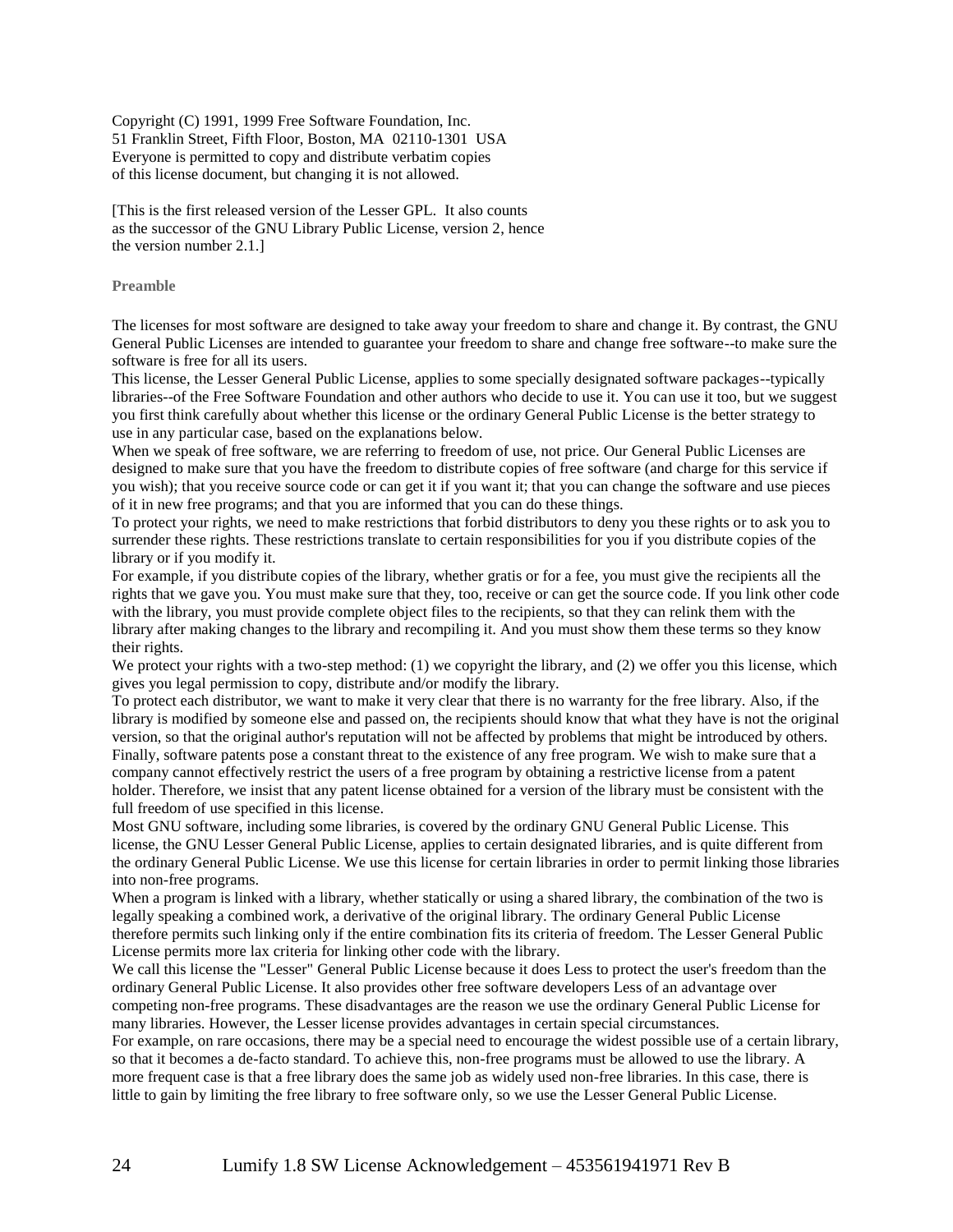In other cases, permission to use a particular library in non-free programs enables a greater number of people to use a large body of free software. For example, permission to use the GNU C Library in non-free programs enables many more people to use the whole GNU operating system, as well as its variant, the GNU/Linux operating system. Although the Lesser General Public License is Less protective of the users' freedom, it does ensure that the user of a program that is linked with the Library has the freedom and the wherewithal to run that program using a modified version of the Library.

The precise terms and conditions for copying, distribution and modification follow. Pay close attention to the difference between a "work based on the library" and a "work that uses the library". The former contains code derived from the library, whereas the latter must be combined with the library in order to run.

#### **TERMS AND CONDITIONS FOR COPYING, DISTRIBUTION AND MODIFICATION**

0. This License Agreement applies to any software library or other program which contains a notice placed by the copyright holder or other authorized party saying it may be distributed under the terms of this Lesser General Public License (also called "this License"). Each licensee is addressed as "you".

A "library" means a collection of software functions and/or data prepared so as to be conveniently linked with application programs (which use some of those functions and data) to form executables.

The "Library", below, refers to any such software library or work which has been distributed under these terms. A "work based on the Library" means either the Library or any derivative work under copyright law: that is to say, a work containing the Library or a portion of it, either verbatim or with modifications and/or translated straightforwardly into another language. (Hereinafter, translation is included without limitation in the term "modification".)

"Source code" for a work means the preferred form of the work for making modifications to it. For a library, complete source code means all the source code for all modules it contains, plus any associated interface definition files, plus the scripts used to control compilation and installation of the library.

Activities other than copying, distribution and modification are not covered by this License; they are outside its scope. The act of running a program using the Library is not restricted, and output from such a program is covered only if its contents constitute a work based on the Library (independent of the use of the Library in a tool for writing it). Whether that is true depends on what the Library does and what the program that uses the Library does.

1. You may copy and distribute verbatim copies of the Library's complete source code as you receive it, in any medium, provided that you conspicuously and appropriately publish on each copy an appropriate copyright notice and disclaimer of warranty; keep intact all the notices that refer to this License and to the absence of any warranty; and distribute a copy of this License along with the Library.

You may charge a fee for the physical act of transferring a copy, and you may at your option offer warranty protection in exchange for a fee.

2. You may modify your copy or copies of the Library or any portion of it, thus forming a work based on the Library, and copy and distribute such modifications or work under the terms of Section 1 above, provided that you also meet all of these conditions:

a) The modified work must itself be a software library.

b) You must cause the files modified to carry prominent notices stating that you changed the files and the date of any change.

c) You must cause the whole of the work to be licensed at no charge to all third parties under the terms of this License.

d) If a facility in the modified Library refers to a function or a table of data to be supplied by an application program that uses the facility, other than as an argument passed when the facility is invoked, then you must make a good faith effort to ensure that, in the event an application does not supply such

function or table, the facility still operates, and performs whatever part of its purpose remains meaningful. (For example, a function in a library to compute square roots has a purpose that is entirely well-defined independent of the application. Therefore, Subsection 2d requires that any application-supplied function or table used by this function must be optional: if the application does not supply it, the square root function must still compute square roots.)

These requirements apply to the modified work as a whole. If identifiable sections of that work are not derived from the Library, and can be reasonably considered independent and separate works in themselves, then this License, and its terms, do not apply to those sections when you distribute them as separate works. But when you distribute the same sections as part of a whole which is a work based on the Library, the distribution of the whole must be on the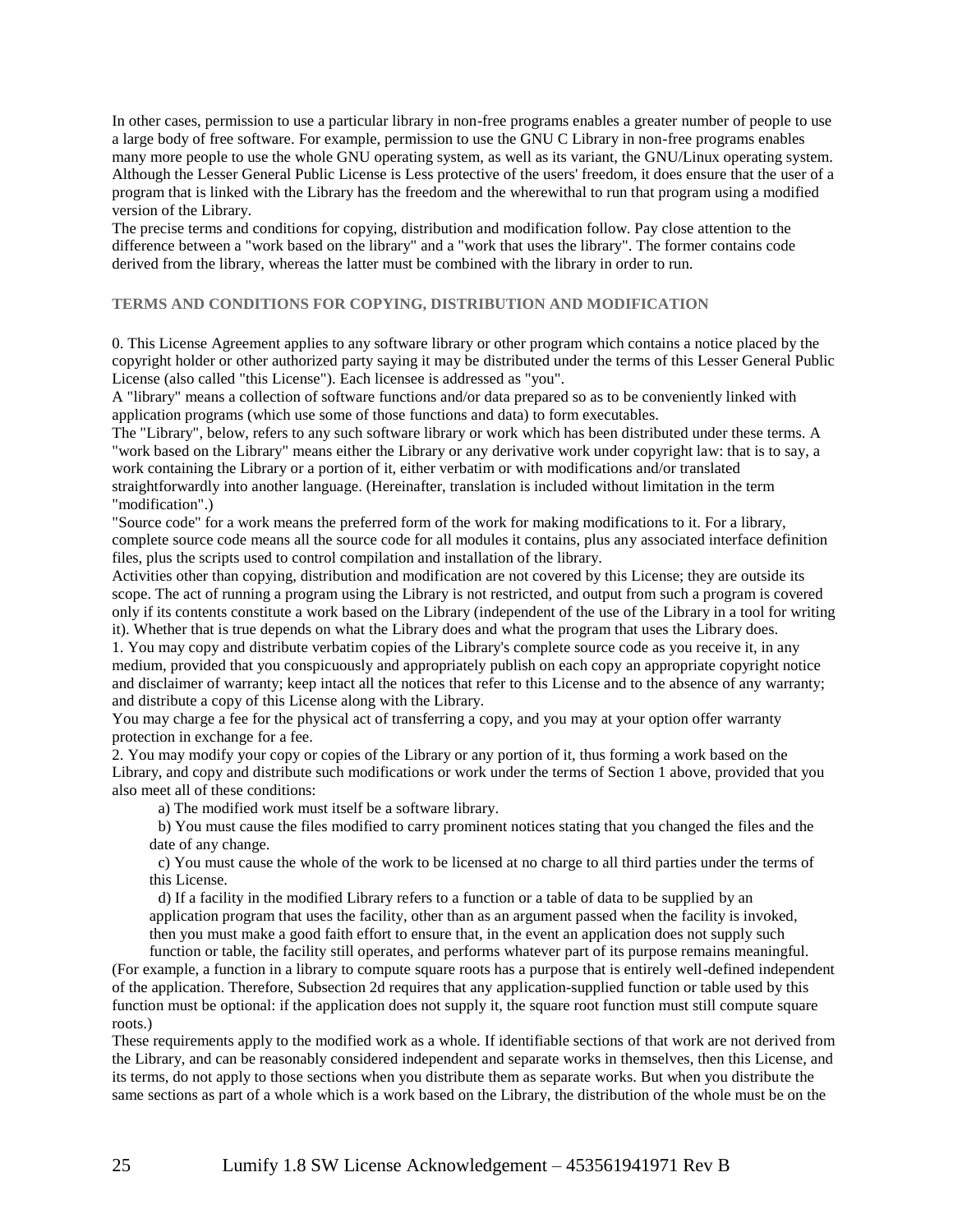terms of this License, whose permissions for other licensees extend to the entire whole, and thus to each and every part regardless of who wrote it.

Thus, it is not the intent of this section to claim rights or contest your rights to work written entirely by you; rather, the intent is to exercise the right to control the distribution of derivative or collective works based on the Library. In addition, mere aggregation of another work not based on the Library with the Library (or with a work based on the Library) on a volume of a storage or distribution medium does not bring the other work under the scope of this License.

3. You may opt to apply the terms of the ordinary GNU General Public License instead of this License to a given copy of the Library. To do this, you must alter all the notices that refer to this License, so that they refer to the ordinary GNU General Public License, version 2, instead of to this License. (If a newer version than version 2 of the ordinary GNU General Public License has appeared, then you can specify that version instead if you wish.) Do not make any other change in these notices.

Once this change is made in a given copy, it is irreversible for that copy, so the ordinary GNU General Public License applies to all subsequent copies and derivative works made from that copy.

This option is useful when you wish to copy part of the code of the Library into a program that is not a library. 4. You may copy and distribute the Library (or a portion or derivative of it, under Section 2) in object code or executable form under the terms of Sections 1 and 2 above provided that you accompany it with the complete corresponding machine-readable source code, which must be distributed under the terms of Sections 1 and 2 above on a medium customarily used for software interchange.

If distribution of object code is made by offering access to copy from a designated place, then offering equivalent access to copy the source code from the same place satisfies the requirement to distribute the source code, even though third parties are not compelled to copy the source along with the object code.

5. A program that contains no derivative of any portion of the Library, but is designed to work with the Library by being compiled or linked with it, is called a "work that uses the Library". Such a work, in isolation, is not a derivative work of the Library, and therefore falls outside the scope of this License.

However, linking a "work that uses the Library" with the Library creates an executable that is a derivative of the Library (because it contains portions of the Library), rather than a "work that uses the library". The executable is therefore covered by this License. Section 6 states terms for distribution of such executables.

When a "work that uses the Library" uses material from a header file that is part of the Library, the object code for the work may be a derivative work of the Library even though the source code is not. Whether this is true is especially significant if the work can be linked without the Library, or if the work is itself a library. The threshold for this to be true is not precisely defined by law.

If such an object file uses only numerical parameters, data structure layouts and accessors, and small macros and small inline functions (ten lines or less in length), then the use of the object file is unrestricted, regardless of whether it is legally a derivative work. (Executables containing this object code plus portions of the Library will still fall under Section 6.)

Otherwise, if the work is a derivative of the Library, you may distribute the object code for the work under the terms of Section 6. Any executables containing that work also fall under Section 6, whether or not they are linked directly with the Library itself.

6. As an exception to the Sections above, you may also combine or link a "work that uses the Library" with the Library to produce a work containing portions of the Library, and distribute that work under terms of your choice, provided that the terms permit modification of the work for the customer's own use and reverse engineering for debugging such modifications.

You must give prominent notice with each copy of the work that the Library is used in it and that the Library and its use are covered by this License. You must supply a copy of this License. If the work during execution displays copyright notices, you must include the copyright notice for the Library among them, as well as a reference directing the user to the copy of this License. Also, you must do one of these things:

a) Accompany the work with the complete corresponding machine-readable source code for the Library including whatever changes were used in the work (which must be distributed under Sections 1 and 2 above); and, if the work is an executable linked with the Library, with the complete machine-readable "work that uses the Library", as object code and/or source code, so that the user can modify the Library and then relink to produce a modified executable containing the modified Library. (It is understood that the user who changes the contents of definitions files in the Library will not necessarily be able to recompile the application to use the modified definitions.)

b) Use a suitable shared library mechanism for linking with the Library. A suitable mechanism is one that

(1) uses at run time a copy of the library already present on the user's computer system, rather than copying library functions into the executable, and (2) will operate properly with a modified version of the library, if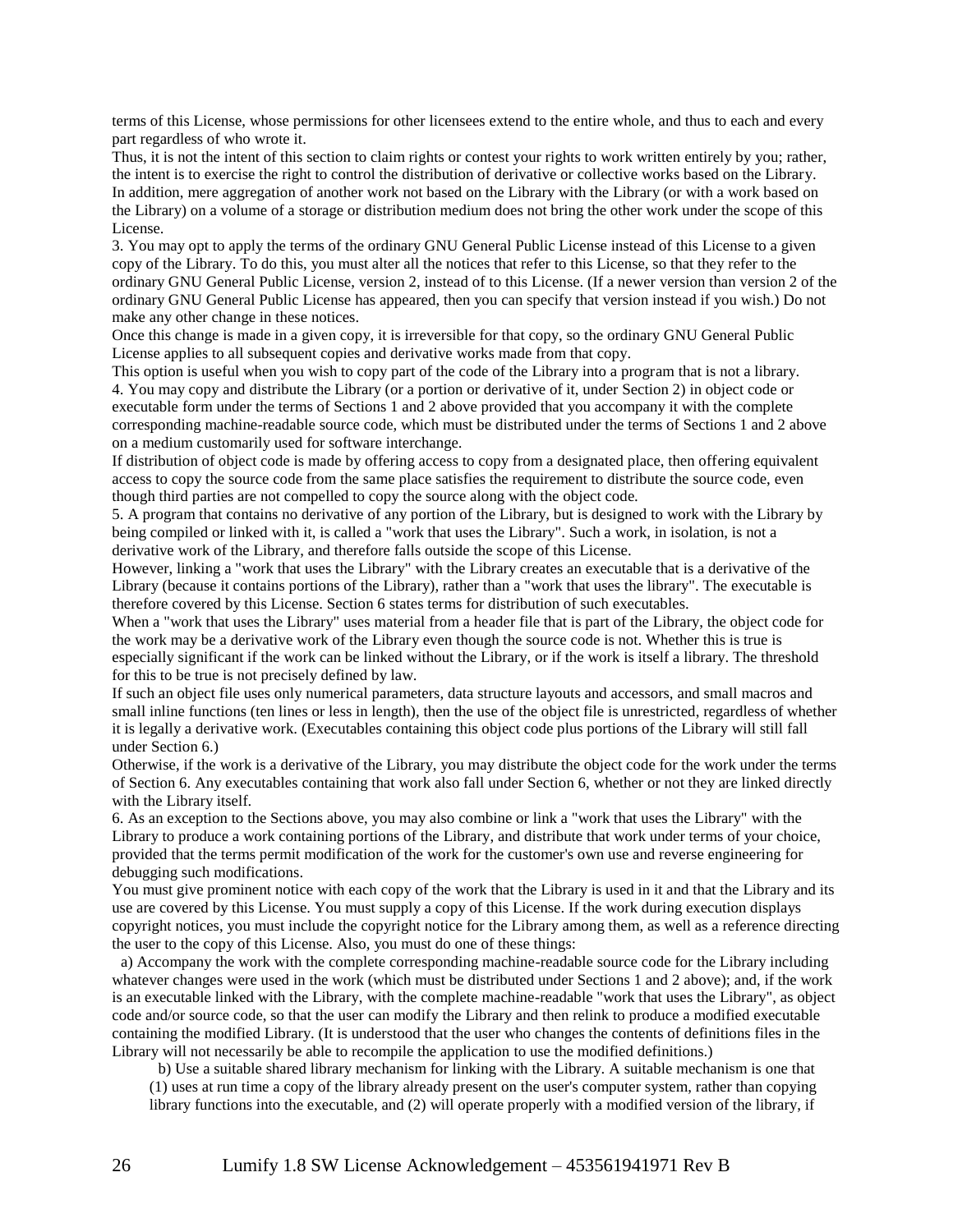the user installs one, as long as the modified version is interface-compatible with the version that the work was made with.

c) Accompany the work with a written offer, valid for at least three years, to give the same user the materials specified in Subsection 6a, above, for a charge no more than the cost of performing this distribution.

d) If distribution of the work is made by offering access to copy from a designated place, offer equivalent access to copy the above specified materials from the same place.

e) Verify that the user has already received a copy of these materials or that you have already sent this user a copy.

For an executable, the required form of the "work that uses the Library" must include any data and utility programs needed for reproducing the executable from it. However, as a special exception, the materials to be distributed need not include anything that is normally distributed (in either source or binary form) with the major components (compiler, kernel, and so on) of the operating system on which the executable runs, unless that component itself accompanies the executable.

It may happen that this requirement contradicts the license restrictions of other proprietary libraries that do not normally accompany the operating system. Such a contradiction means you cannot use both them and the Library together in an executable that you distribute.

7. You may place library facilities that are a work based on the Library side-by-side in a single library together with other library facilities not covered by this License, and distribute such a combined library, provided that the separate distribution of the work based on the Library and of the other library facilities is otherwise permitted, and provided that you do these two things:

a) Accompany the combined library with a copy of the same work based on the Library, uncombined with

any other library facilities. This must be distributed under the terms of the Sections above.

b) Give prominent notice with the combined library of the fact that part of it is a work based on the Library, and explaining where to find the accompanying uncombined form of the same work.

8. You may not copy, modify, sublicense, link with, or distribute the Library except as expressly provided under this License. Any attempt otherwise to copy, modify, sublicense, link with, or distribute the Library is void, and will automatically terminate your rights under this License. However, parties who have received copies, or rights, from you under this License will not have their licenses terminated so long as such parties remain in full compliance. 9. You are not required to accept this License, since you have not signed it. However, nothing else grants you permission to modify or distribute the Library or its derivative works. These actions are prohibited by law if you do not accept this License. Therefore, by modifying or distributing the Library (or any work based on the Library), you indicate your acceptance of this License to do so, and all its terms and conditions for copying, distributing or modifying the Library or works based on it.

10. Each time you redistribute the Library (or any work based on the Library), the recipient automatically receives a license from the original licensor to copy, distribute, link with or modify the Library subject to these terms and conditions. You may not impose any further restrictions on the recipients' exercise of the rights granted herein. You are not responsible for enforcing compliance by third parties with this License.

11. If, as a consequence of a court judgment or allegation of patent infringement or for any other reason (not limited to patent issues), conditions are imposed on you (whether by court order, agreement or otherwise) that contradict the conditions of this License, they do not excuse you from the conditions of this License. If you cannot distribute so as to satisfy simultaneously your obligations under this License and any other pertinent obligations, then as a consequence you may not distribute the Library at all. For example, if a patent license would not permit royalty-free redistribution of the Library by all those who receive copies directly or indirectly through you, then the only way you could satisfy both it and this License would be to refrain entirely from distribution of the Library. If any portion of this section is held invalid or unenforceable under any particular circumstance, the balance of the section is intended to apply, and the section as a whole is intended to apply in other circumstances.

It is not the purpose of this section to induce you to infringe any patents or other property right claims or to contest validity of any such claims; this section has the sole purpose of protecting the integrity of the free software distribution system which is implemented by public license practices. Many people have made generous contributions to the wide range of software distributed through that system in reliance on consistent application of that system; it is up to the author/donor to decide if he or she is willing to distribute software through any other system and a licensee cannot impose that choice.

This section is intended to make thoroughly clear what is believed to be a consequence of the rest of this License. 12. If the distribution and/or use of the Library is restricted in certain countries either by patents or by copyrighted interfaces, the original copyright holder who places the Library under this License may add an explicit geographical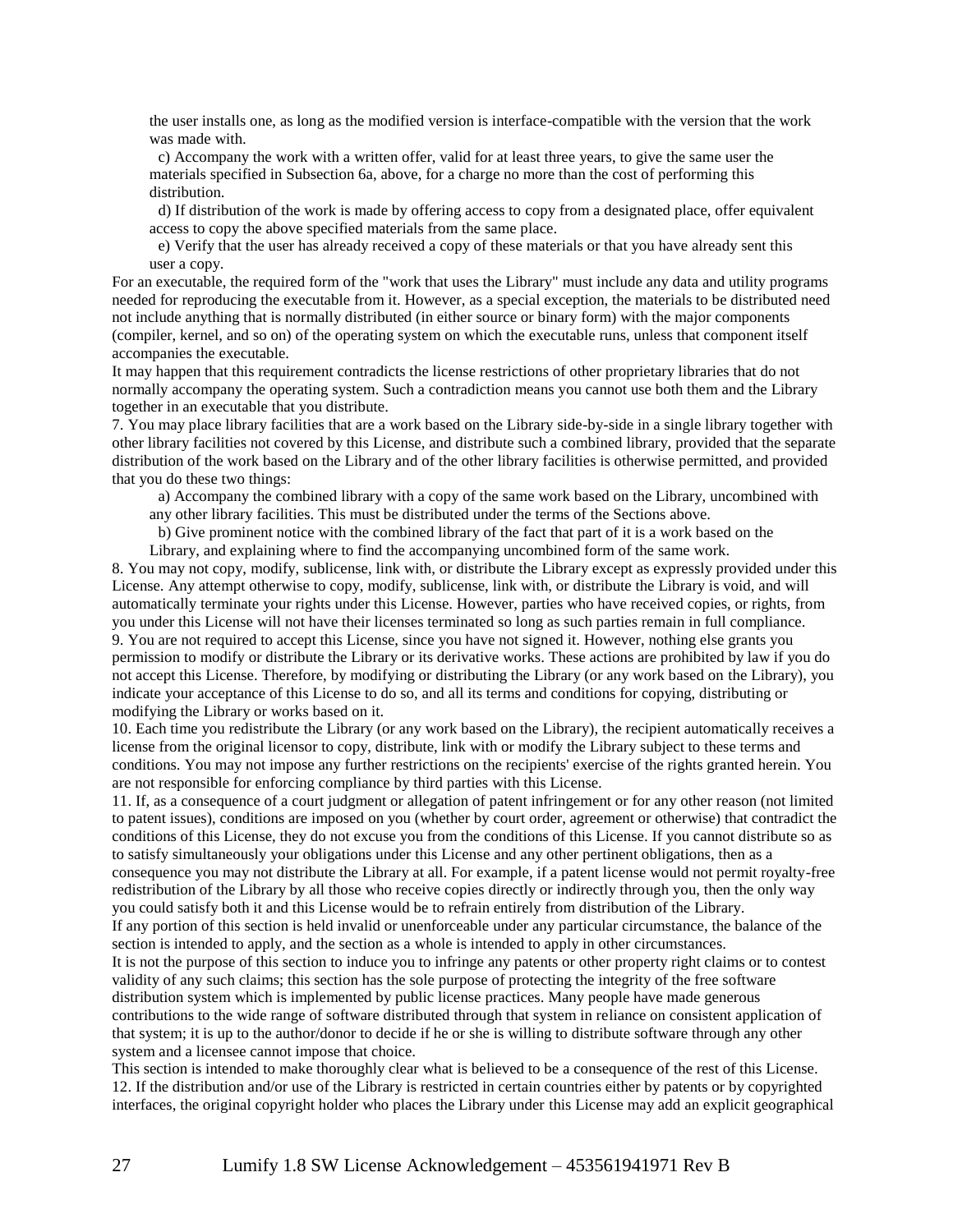distribution limitation excluding those countries, so that distribution is permitted only in or among countries not thus excluded. In such case, this License incorporates the limitation as if written in the body of this License.

13. The Free Software Foundation may publish revised and/or new versions of the Lesser General Public License from time to time. Such new versions will be similar in spirit to the present version, but may differ in detail to address new problems or concerns.

Each version is given a distinguishing version number. If the Library specifies a version number of this License which applies to it and "any later version", you have the option of following the terms and conditions either of that version or of any later version published by the Free Software Foundation. If the Library does not specify a license version number, you may choose any version ever published by the Free Software Foundation.

14. If you wish to incorporate parts of the Library into other free programs whose distribution conditions are incompatible with these, write to the author to ask for permission. For software which is copyrighted by the Free Software Foundation, write to the Free Software Foundation; we sometimes make exceptions for this. Our decision will be guided by the two goals of preserving the free status of all derivatives of our free software and of promoting the sharing and reuse of software generally.

NO WARRANTY

15. BECAUSE THE LIBRARY IS LICENSED FREE OF CHARGE, THERE IS NO WARRANTY FOR THE LIBRARY, TO THE EXTENT PERMITTED BY APPLICABLE LAW. EXCEPT WHEN OTHERWISE STATED IN WRITING THE COPYRIGHT HOLDERS AND/OR OTHER PARTIES PROVIDE THE LIBRARY "AS IS" WITHOUT WARRANTY OF ANY KIND, EITHER EXPRESSED OR IMPLIED, INCLUDING, BUT NOT LIMITED TO, THE IMPLIED WARRANTIES OF MERCHANTABILITY AND FITNESS FOR A PARTICULAR PURPOSE. THE ENTIRE RISK AS TO THE QUALITY AND PERFORMANCE OF THE LIBRARY IS WITH YOU. SHOULD THE LIBRARY PROVE DEFECTIVE, YOU ASSUME THE COST OF ALL NECESSARY SERVICING, REPAIR OR CORRECTION.

16. IN NO EVENT UNLESS REQUIRED BY APPLICABLE LAW OR AGREED TO IN WRITING WILL ANY COPYRIGHT HOLDER, OR ANY OTHER PARTY WHO MAY MODIFY AND/OR REDISTRIBUTE THE LIBRARY AS PERMITTED ABOVE, BE LIABLE TO YOU FOR DAMAGES, INCLUDING ANY GENERAL, SPECIAL, INCIDENTAL OR CONSEQUENTIAL DAMAGES ARISING OUT OF THE USE OR INABILITY TO USE THE LIBRARY (INCLUDING BUT NOT LIMITED TO LOSS OF DATA OR DATA BEING RENDERED INACCURATE OR LOSSES SUSTAINED BY YOU OR THIRD PARTIES OR A FAILURE OF THE LIBRARY TO OPERATE WITH ANY OTHER SOFTWARE), EVEN IF SUCH HOLDER OR OTHER PARTY HAS BEEN ADVISED OF THE POSSIBILITY OF SUCH DAMAGES.

**END OF TERMS AND CONDITIONS**

### **The Apache Software License, version 2.0**

Version 2.0, January 2004 http://www.apache.org/licenses/

#### **TERMS AND CONDITIONS FOR USE, REPRODUCTION, AND DISTRIBUTION**

1. Definitions.

"License" shall mean the terms and conditions for use, reproduction, and distribution as defined by Sections 1 through 9 of this document.

"Licensor" shall mean the copyright owner or entity authorized by the copyright owner that is granting the License. "Legal Entity" shall mean the union of the acting entity and all other entities that control, are controlled by, or are under common control with that entity. For the purposes of this definition, "control" means (i) the power, direct or indirect, to cause the direction or management of such entity, whether by contract or otherwise, or (ii) ownership of fifty percent (50%) or more of the outstanding shares, or (iii) beneficial ownership of such entity.

"You" (or "Your") shall mean an individual or Legal Entity exercising permissions granted by this License.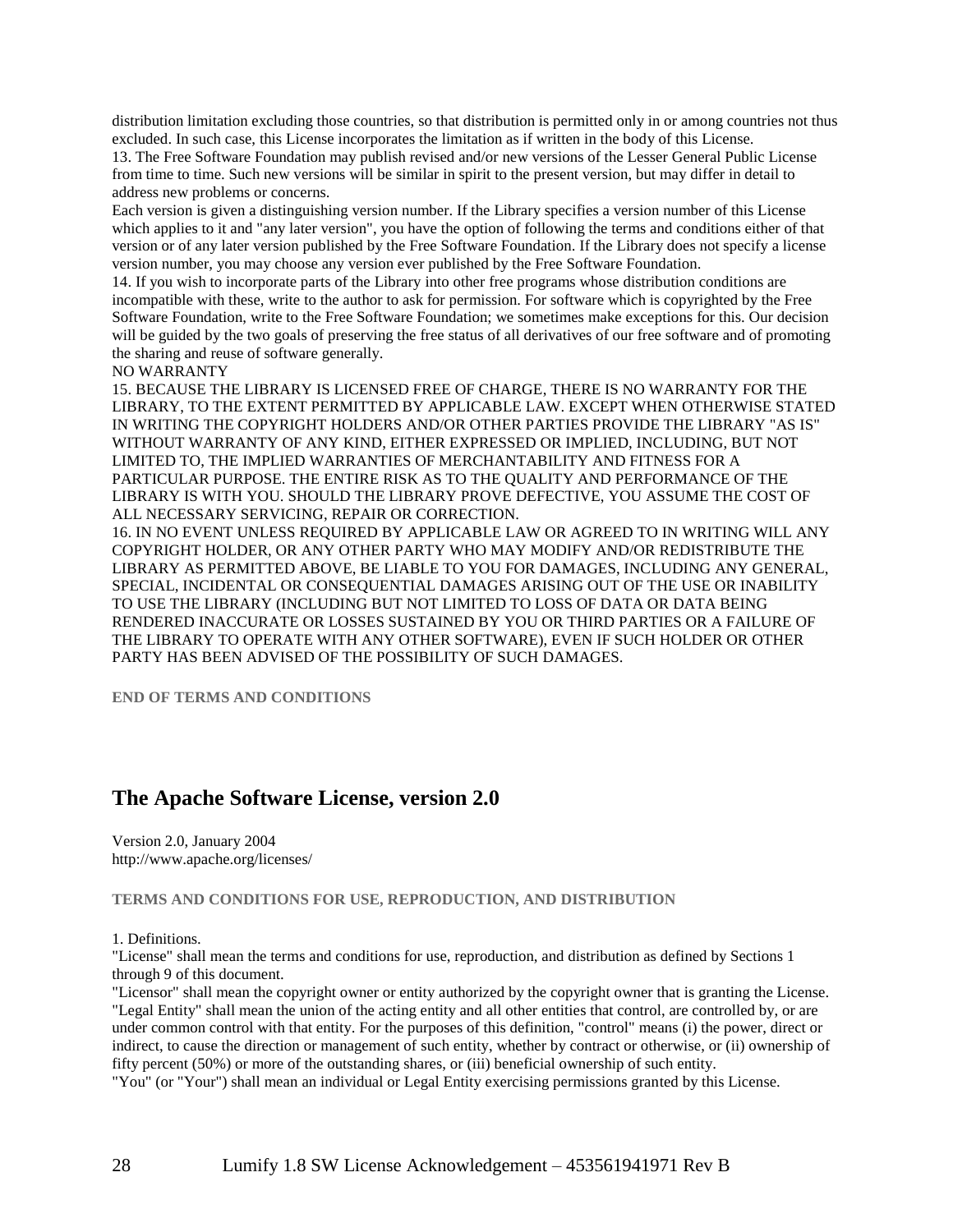"Source" form shall mean the preferred form for making modifications, including but not limited to software source code, documentation source, and configuration files.

"Object" form shall mean any form resulting from mechanical transformation or translation of a Source form, including but not limited to compiled object code, generated documentation, and conversions to other media types. "Work" shall mean the work of authorship, whether in Source or Object form, made available under the License, as indicated by a copyright notice that is included in or attached to the work (an example is provided in the Appendix below).

"Derivative Works" shall mean any work, whether in Source or Object form, that is based on (or derived from) the Work and for which the editorial revisions, annotations, elaborations, or other modifications represent, as a whole, an original work of authorship. For the purposes of this License, Derivative Works shall not include works that remain separable from, or merely link (or bind by name) to the interfaces of, the Work and Derivative Works thereof.

"Contribution" shall mean any work of authorship, including the original version of the Work and any modifications or additions to that Work or Derivative Works thereof, that is intentionally submitted to Licensor for inclusion in the Work by the copyright owner or by an individual or Legal Entity authorized to submit on behalf of the copyright owner. For the purposes of this definition, "submitted" means any form of electronic, verbal, or written communication sent to the Licensor or its representatives, including but not limited to communication on electronic mailing lists, source code control systems, and issue tracking systems that are managed by, or on behalf of, the Licensor for the purpose of discussing and improving the Work, but excluding communication that is conspicuously marked or otherwise designated in writing by the copyright owner as "Not a Contribution."

"Contributor" shall mean Licensor and any individual or Legal Entity on behalf of whom a Contribution has been received by Licensor and subsequently incorporated within the Work.

2. Grant of Copyright License. Subject to the terms and conditions of this License, each Contributor hereby grants to You a perpetual, worldwide, non-exclusive, no-charge, royalty-free, irrevocable copyright license to reproduce, prepare Derivative Works of, publicly display, publicly perform, sublicense, and distribute the Work and such Derivative Works in Source or Object form.

3. Grant of Patent License. Subject to the terms and conditions of this License, each Contributor hereby grants to You a perpetual, worldwide, non-exclusive, no-charge, royalty-free, irrevocable (except as stated in this section) patent license to make, have made, use, offer to sell, sell, import, and otherwise transfer the Work, where such license applies only to those patent claims licensable by such Contributor that are necessarily infringed by their Contribution(s) alone or by combination of their Contribution(s) with the Work to which such Contribution(s) was submitted. If You institute patent litigation against any entity (including a cross-claim or counterclaim in a lawsuit) alleging that the Work or a Contribution incorporated within the Work constitutes direct or contributory patent infringement, then any patent licenses granted to You under this License for that Work shall terminate as of the date such litigation is filed.

4. Redistribution. You may reproduce and distribute copies of the Work or Derivative Works thereof in any medium, with or without modifications, and in Source or Object form, provided that You meet the following conditions:

- 1. You must give any other recipients of the Work or Derivative Works a copy of this License; and
- 2. You must cause any modified files to carry prominent notices stating that You changed the files; and
- 3. You must retain, in the Source form of any Derivative Works that You distribute, all copyright, patent, trademark, and attribution notices from the Source form of the Work, excluding those notices that do not pertain to any part of the Derivative Works; and
- 4. If the Work includes a "NOTICE" text file as part of its distribution, then any Derivative Works that You distribute must include a readable copy of the attribution notices contained within such NOTICE file, excluding those notices that do not pertain to any part of the Derivative Works, in at least one of the following places: within a NOTICE text file distributed as part of the Derivative Works; within the Source form or documentation, if provided along with the Derivative Works; or, within a display generated by the Derivative Works, if and wherever such third-party notices normally appear. The contents of the NOTICE file are for informational purposes only and do not modify the License. You may add Your own attribution notices within Derivative Works that You distribute, alongside or as an addendum to the NOTICE text from the Work, provided that such additional attribution notices cannot be construed as modifying the License.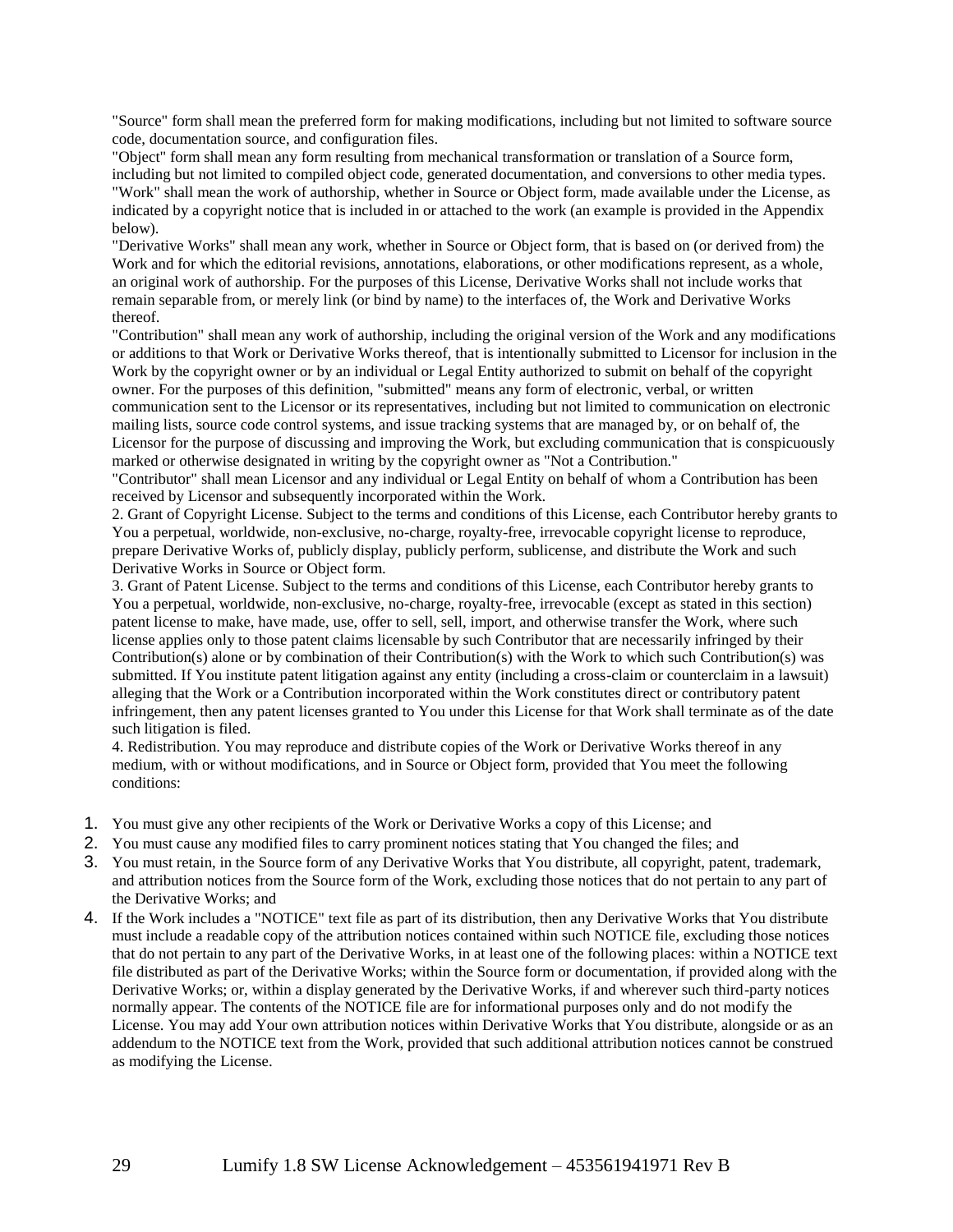You may add Your own copyright statement to Your modifications and may provide additional or different license terms and conditions for use, reproduction, or distribution of Your modifications, or for any such Derivative Works as a whole, provided Your use, reproduction, and distribution of the Work otherwise complies with the conditions stated in this License.

5. Submission of Contributions. Unless You explicitly state otherwise, any Contribution intentionally submitted for inclusion in the Work by You to the Licensor shall be under the terms and conditions of this License, without any additional terms or conditions. Notwithstanding the above, nothing herein shall supersede or modify the terms of any separate license agreement you may have executed with Licensor regarding such Contributions.

6. Trademarks. This License does not grant permission to use the trade names, trademarks, service marks, or product names of the Licensor, except as required for reasonable and customary use in describing the origin of the Work and reproducing the content of the NOTICE file.

7. Disclaimer of Warranty. Unless required by applicable law or agreed to in writing, Licensor provides the Work (and each Contributor provides its Contributions) on an "AS IS" BASIS, WITHOUT WARRANTIES OR CONDITIONS OF ANY KIND, either express or implied, including, without limitation, any warranties or conditions of TITLE, NON-INFRINGEMENT, MERCHANTABILITY, or FITNESS FOR A PARTICULAR PURPOSE. You are solely responsible for determining the appropriateness of using or redistributing the Work and assume any risks associated with Your exercise of permissions under this License.

8. Limitation of Liability. In no event and under no legal theory, whether in tort (including negligence), contract, or otherwise, unless required by applicable law (such as deliberate and grossly negligent acts) or agreed to in writing, shall any Contributor be liable to You for damages, including any direct, indirect, special, incidental, or

consequential damages of any character arising as a result of this License or out of the use or inability to use the Work (including but not limited to damages for loss of goodwill, work stoppage, computer failure or malfunction, or any and all other commercial damages or losses), even if such Contributor has been advised of the possibility of such damages.

9. Accepting Warranty or Additional Liability. While redistributing the Work or Derivative Works thereof, You may choose to offer, and charge a fee for, acceptance of support, warranty, indemnity, or other liability obligations and/or rights consistent with this License. However, in accepting such obligations, You may act only on Your own behalf and on Your sole responsibility, not on behalf of any other Contributor, and only if You agree to indemnify, defend, and hold each Contributor harmless for any liability incurred by, or claims asserted against, such Contributor by reason of your accepting any such warranty or additional liability.

**END OF TERMS AND CONDITIONS**

### **Boost Software license, version 1.0**

Boost Software License - Version 1.0 - August 17th, 2003

Permission is hereby granted, free of charge, to any person or organization obtaining a copy of the software and accompanying documentation covered by this license (the "Software") to use, reproduce, display, distribute, execute, and transmit the Software, and to prepare derivative works of the Software, and to permit third-parties to whom the Software is furnished to do so, all subject to the following:

The copyright notices in the Software and this entire statement, including the above license grant, this restriction and the following disclaimer, must be included in all copies of the Software, in whole or in part, and all derivative works of the Software, unless such copies or derivative works are solely in the form of machine-executable object code generated by a source language processor.

THE SOFTWARE IS PROVIDED "AS IS", WITHOUT WARRANTY OF ANY KIND, EXPRESS OR IMPLIED, INCLUDING BUT NOT LIMITED TO THE WARRANTIES OF MERCHANTABILITY, FITNESS FOR A PARTICULAR PURPOSE, TITLE AND NON-INFRINGEMENT. IN NO EVENT SHALL THE COPYRIGHT HOLDERS OR ANYONE DISTRIBUTING THE SOFTWARE BE LIABLE